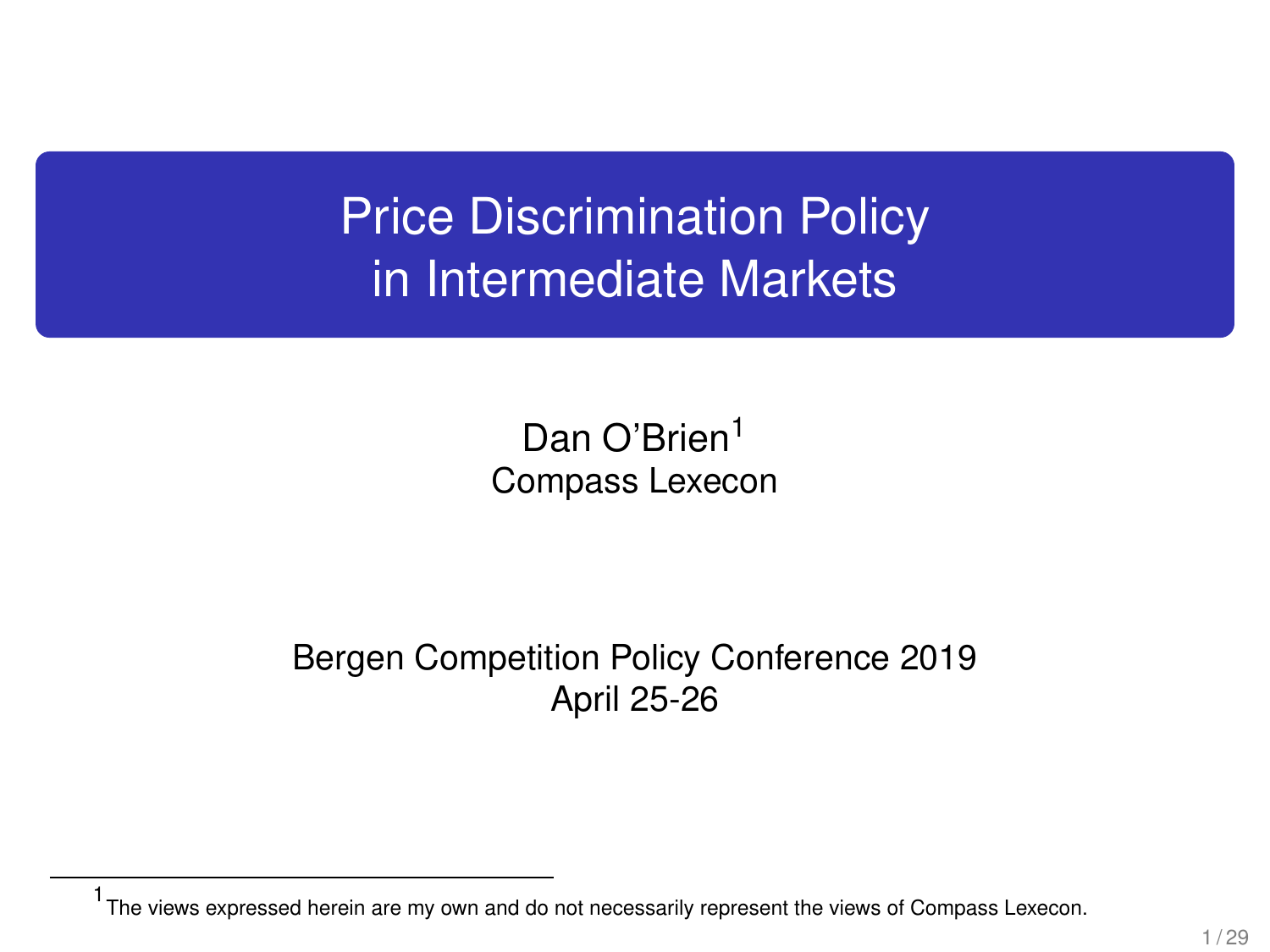Large retailers sometimes obtain discounts that make it harder for rivals to compete against them. For example:

- NorgesGruppen is a large Norwegian grocery chain:
	- $\blacktriangleright$  1835 grocery stores in 89% of Norway's municipalities
	- $\blacktriangleright$  40,000 employees and 1200 business partners
	- **Approximately 43.3% market share (newsinenglish.no, Nov. 2018)**
- $\bullet$  Coop (29%), Rema (23.9%), Bunpris (3.7%), Kolonial.no (tiny%) compete with NorgesGruppen. (newsinenglish.no, Nov. 2018)
- Kolonial.no claims they pay 20 percent more than NorgesGruppen for some products.

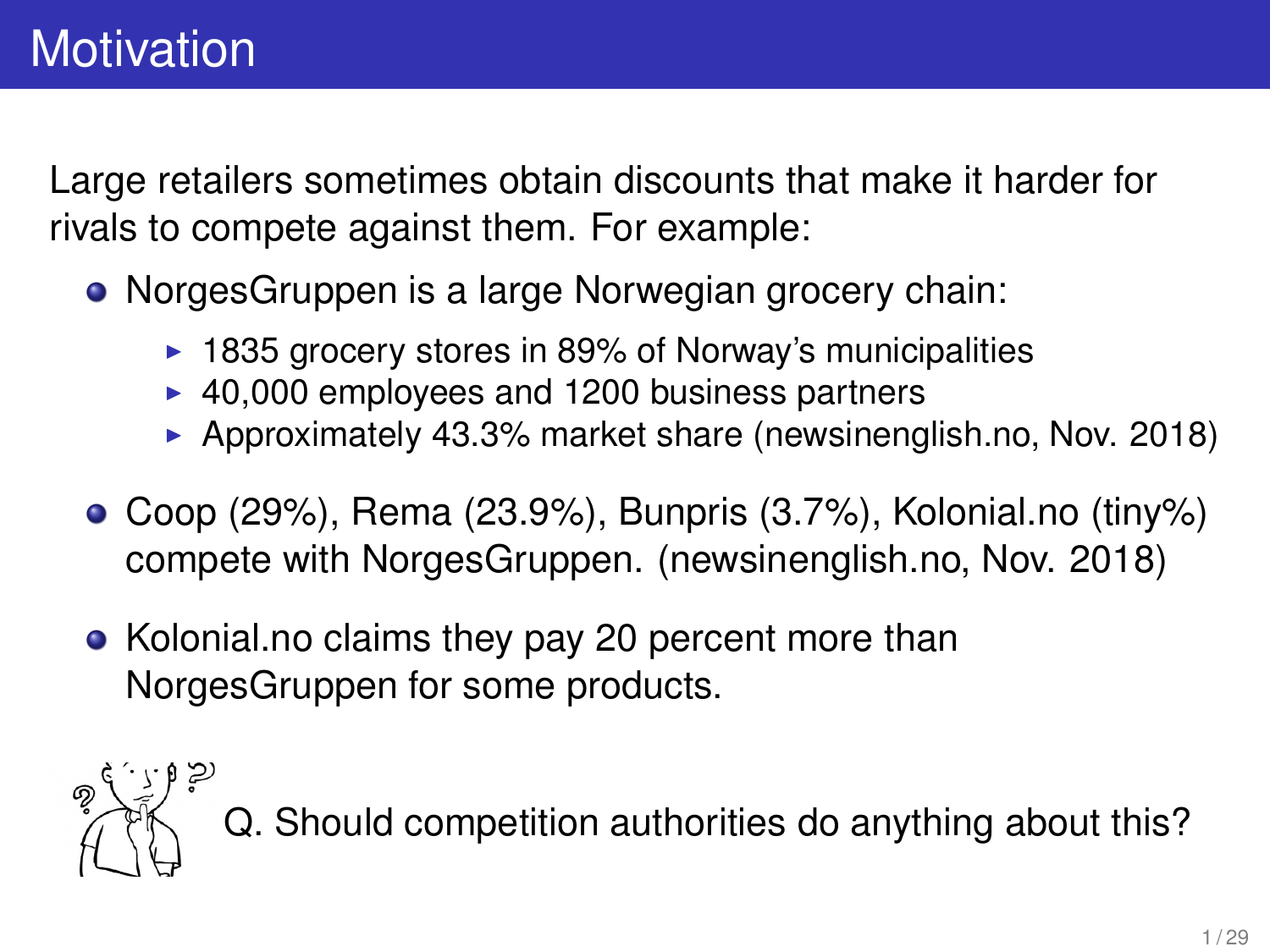**Age-old question**: Should competition authorities forbid price discrimination that may harm some competitors?

Long time policy issue in the U.S., beginning with the chain store movement in the 1930s.

"Mom & Pop" stores complained that large chains received discounts that made it hard for them to compete.

In the U.S., the Robinson-Patman Act was passed in 1936 to help small retailers compete.

This law became perhaps the most vilified competition law in the U.S., but largely for its primary line impact.

What does economics tell us about laws that forbid price discrimination to protect secondary line competition?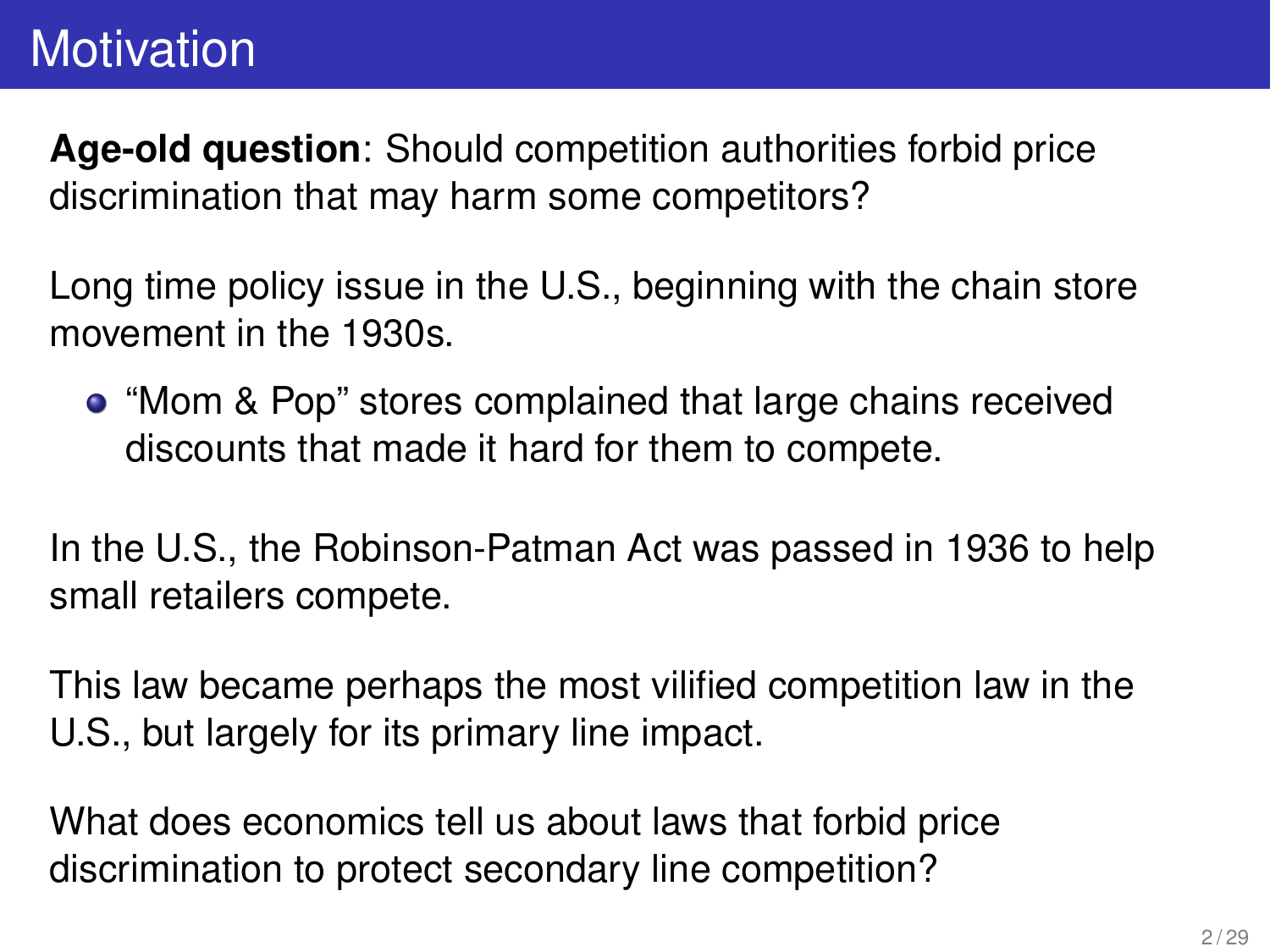# Price Discrimination in Intermediate Markets

Q. For starters, what do we mean by price discrimination?

An old classification due to A.C. Pigou distinguished 1st, 2nd, and 3rd degree price discrimination.

• 3rd degree is the one that involves charging different linear prices to different buyers (or buyer groups).

Much of my focus today is on 3rd degree price discrimination by suppliers selling to downstream firms.

However, price discrimination in intermediate markets often involves aspects of all three types, and I discuss some of the issues.

- Buyer-specific nonlinear pricing
- Menus that discriminate across units and therefore across buyers of different sizes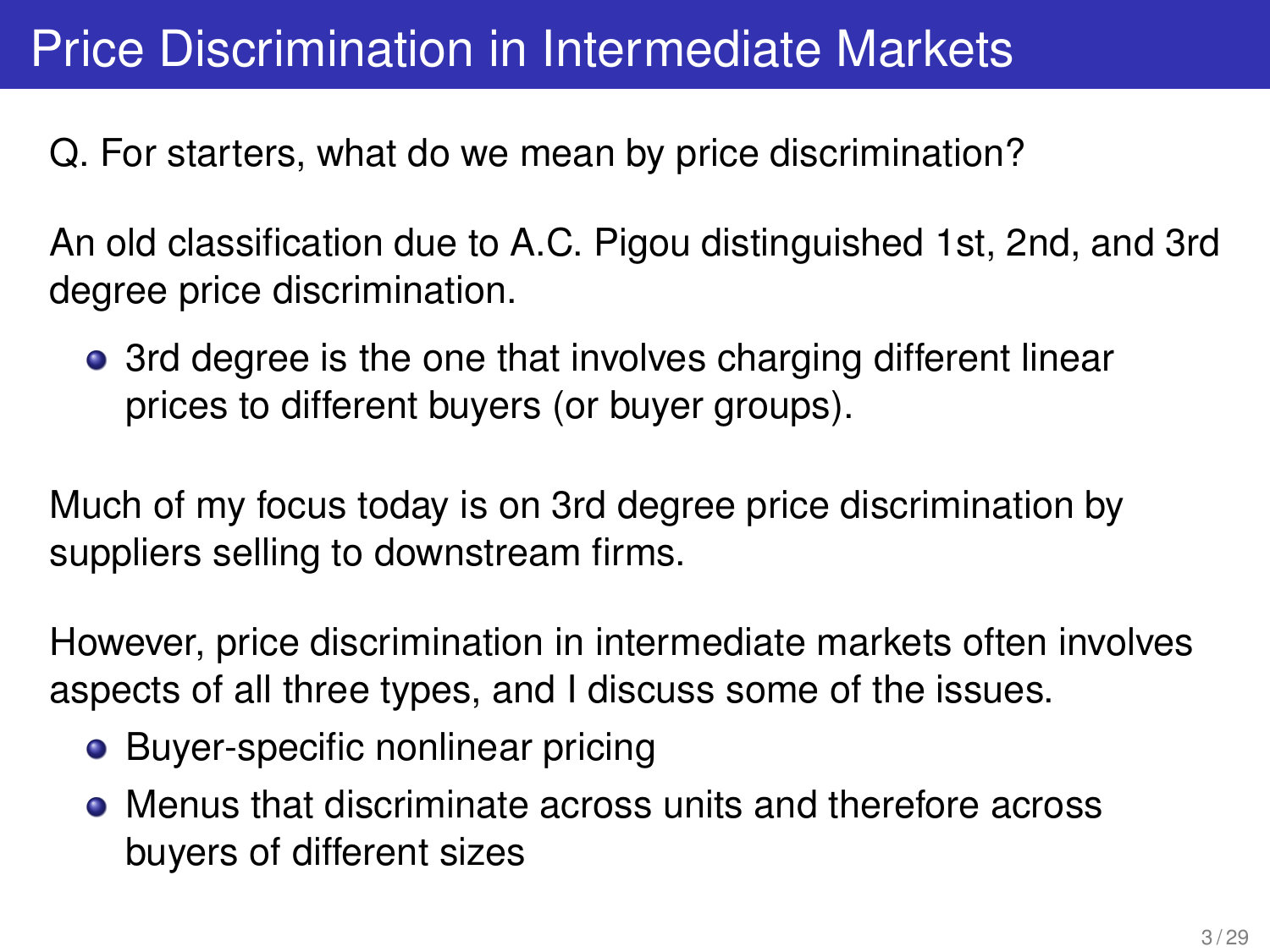# Third Degree Price Discrimination in Final Good **Markets**

There is a long literature on 3rd degree price discrimination–different linear prices to different buyers–in final good markets.

Effects depend on demand curvature.

- A necessary condition for price discrimination to raise welfare is that it raises total output.
	- $\blacktriangleright$  Efficient allocation of fixed output requires equal marginal utilities.
- Under linear demand, output does not change, so price discrimination reduces welfare.

Thus, under linear demand, forbidding price discrimination tends to raise welfare in final good markets.

Q. Does this result motivate an aggressive stance against 3rd degree price discrimination to protect secondary line competition?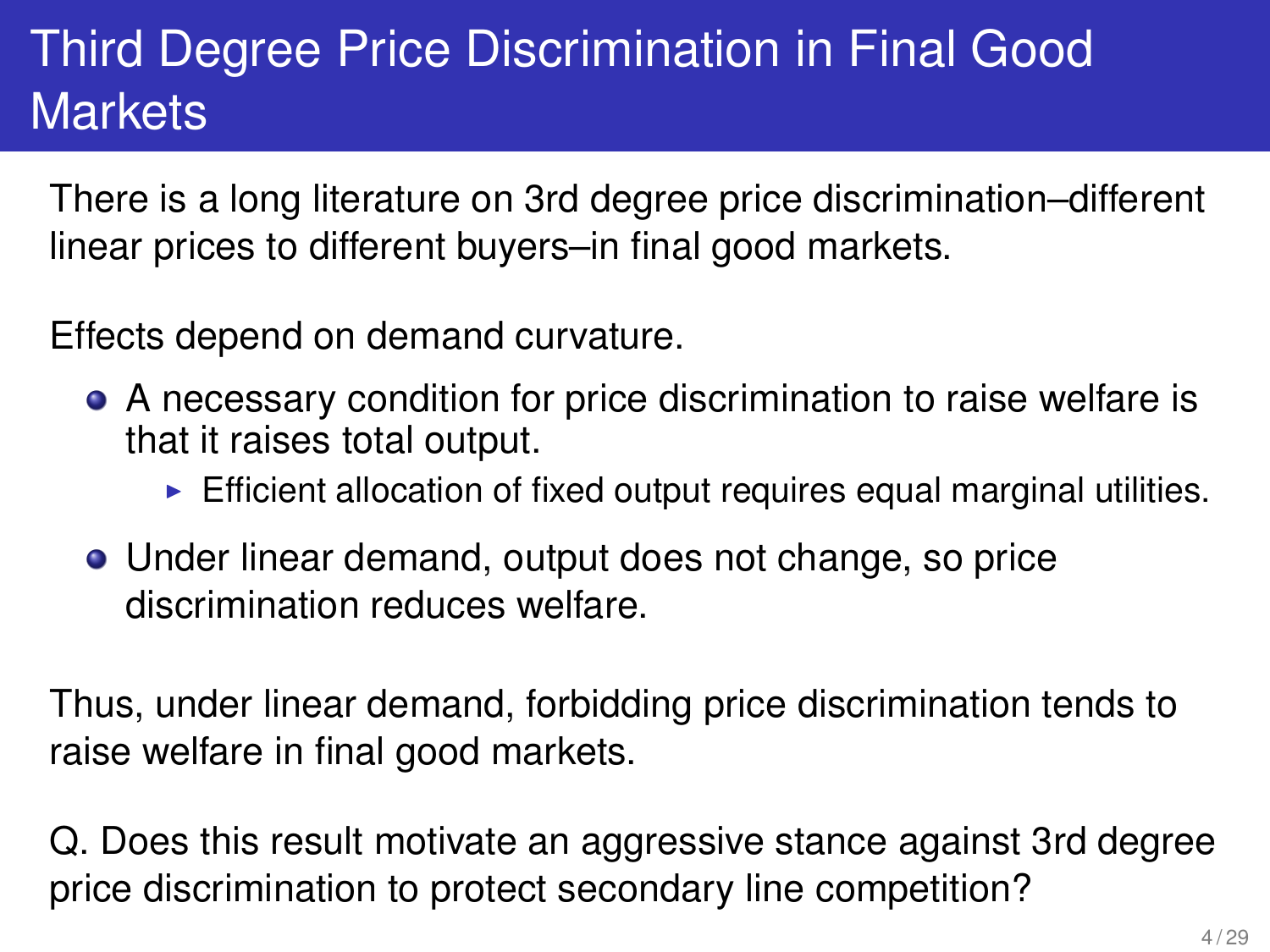Three differences between final and intermediate markets are important for many competition issues, including price discrimination. In intermediate markets:

- **1** Buyers more often have interdependent demand
- <sup>2</sup> Price terms are more often negotiated
- <sup>3</sup> Price terms are more often nonlinear

Katz (1987) was the first to address the effects of forbidding price discrimination in a model that accounts for the first factor and partly accounts for the second.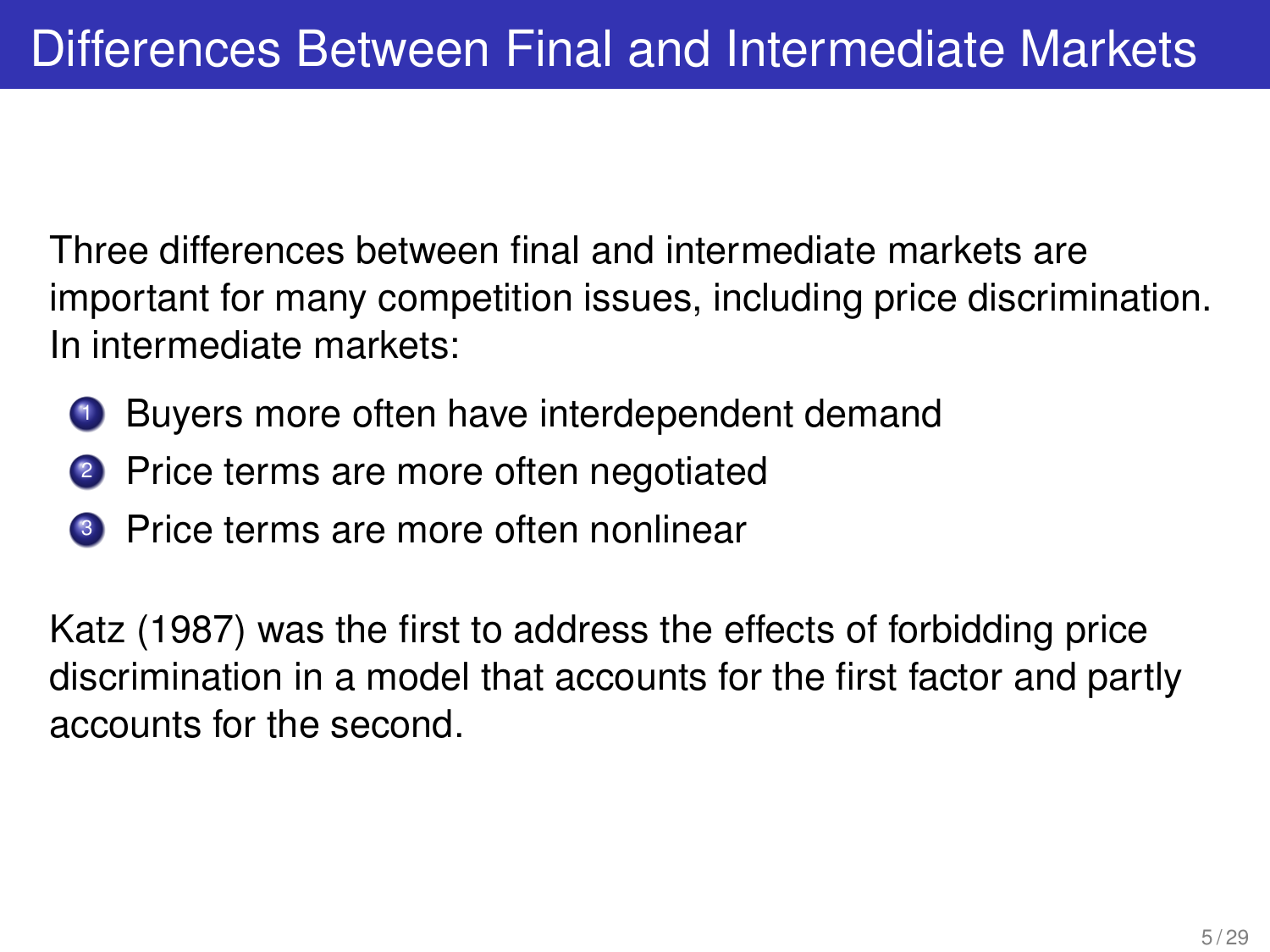Model

- Upstream monopoly
- Downstream Cournot competition among competing stores
- Take-it or leave-it, linear wholesale prices
- Large "chain stores" can integrate backward at lower cost than smaller stores

#### Katz' Main Result

If there is no integration in either regime, total output and welfare are lower when price discrimination is practiced than when it is forbidden.

This is an *important result*. Prior to this result, the Robinson-Patman Act was widely panned.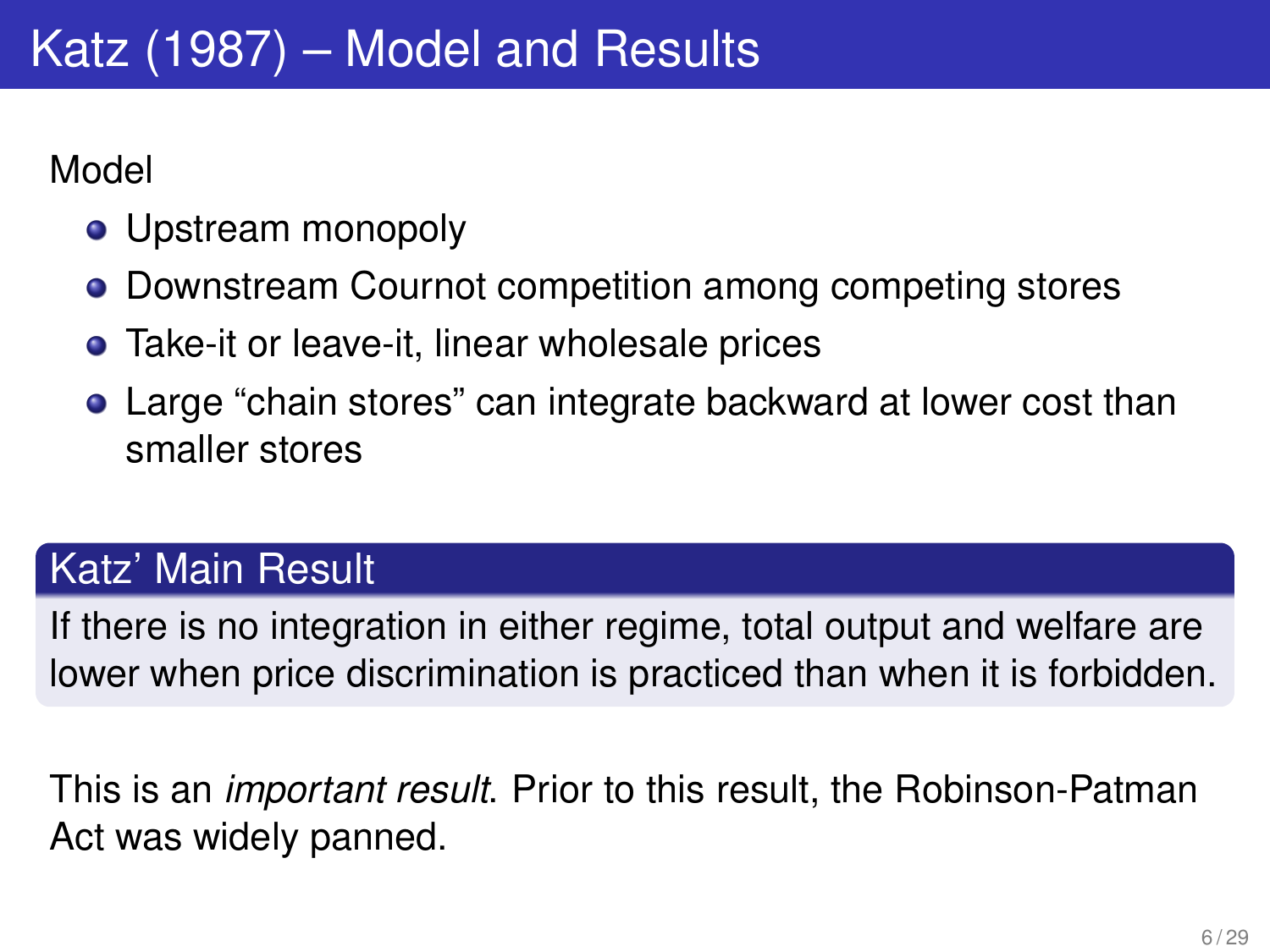### Katz (1987) – Explanation of Main Result

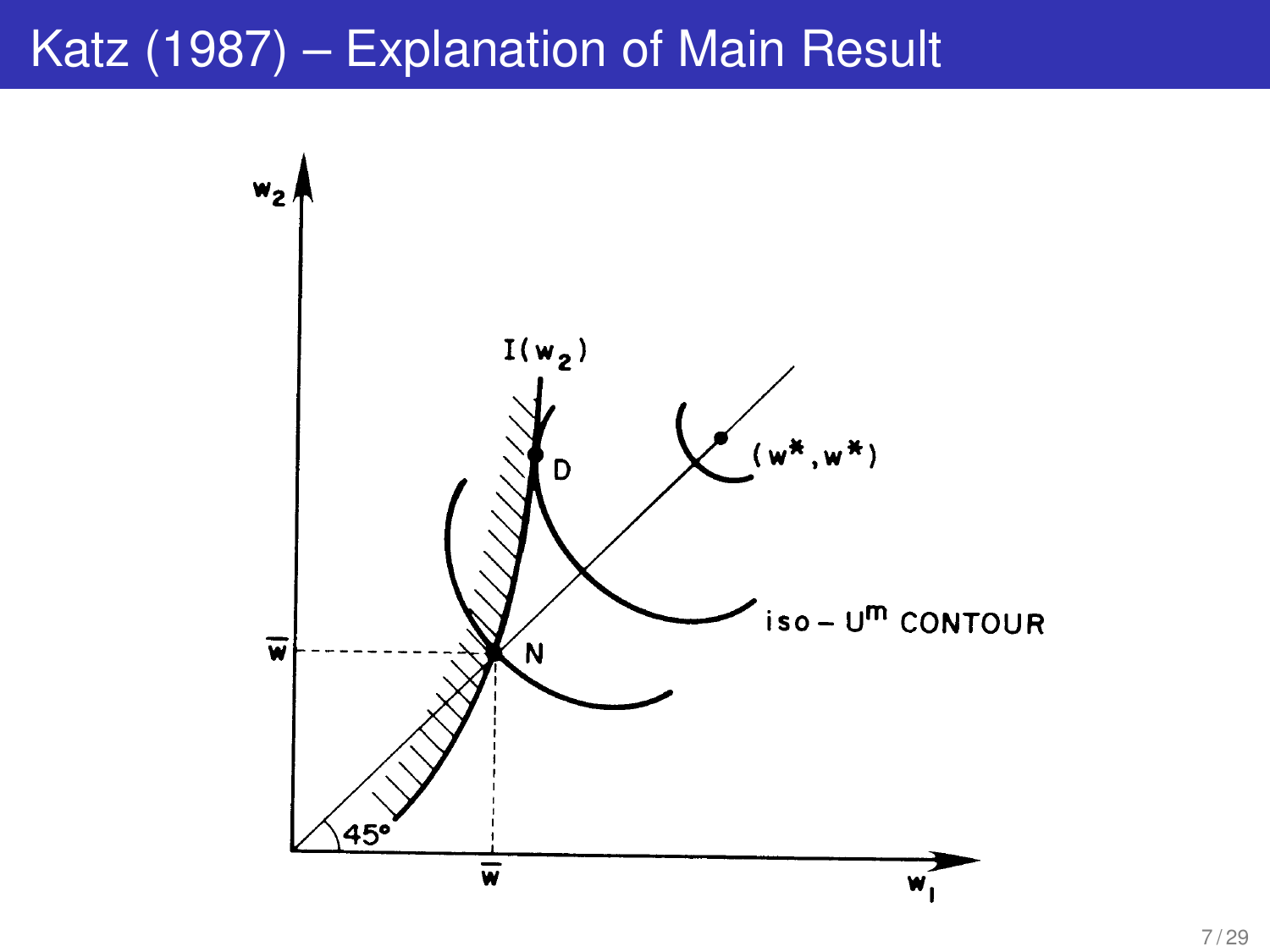# A More Complete Bargaining Analysis

All the "bargaining power" in Katz's model comes from the threat to integrate backward (or seek alternative supplies).

This source of bargaining power is what the bargaining literature calls an "outside option."

But bargaining power comes from four sources:

- Relative inflicted losses (which depend in part on disagreement profits)
- Bargaining weights
- **Concession costs**
- Outside options

Q. What are the effects of forbidding price discrimination after accounting for all four elements of bargaining power?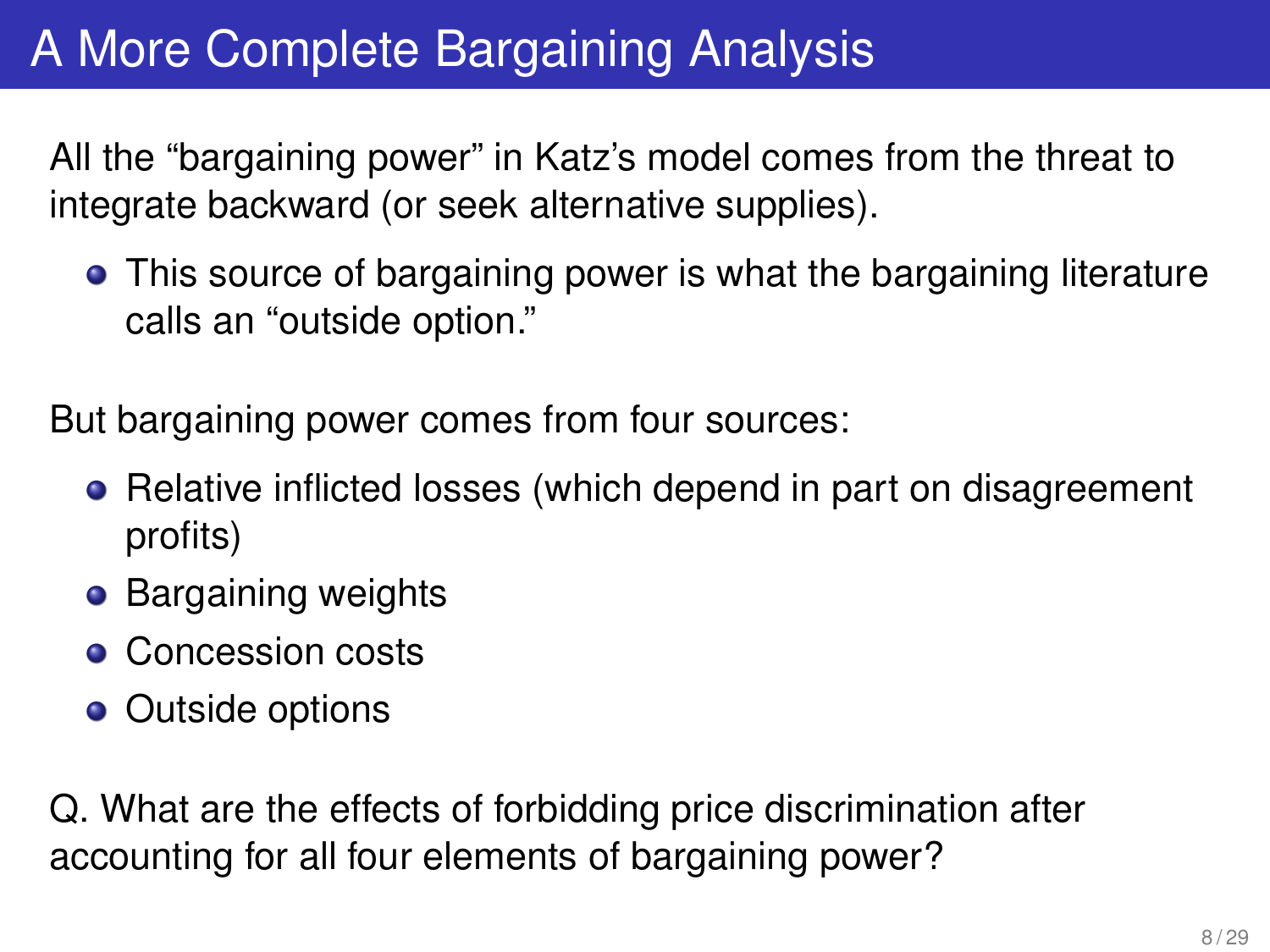Model

- Upstream monopoly
- Downstream oligopoly (unspecified) among competing stores
- **•** Simultaneous Nash bargaining over linear wholesale prices
- Large "chain stores" can integrate backward at lower cost than smaller stores

Generalizes the ways that chains can negotiate discounts. Chain's bargaining problem solves:

$$
\max_{w_1} \phi_1(w_1, w_2) = [U(w_1, w_2) - d_{u1}(w_2)]^{1-\gamma_1} [\pi_1(w_1, w_2) - d_1(w_2)]^{\gamma_1}
$$

s.t. 
$$
\pi_1(w_1, w_2) \geq \pi^I(v, w_2^I)
$$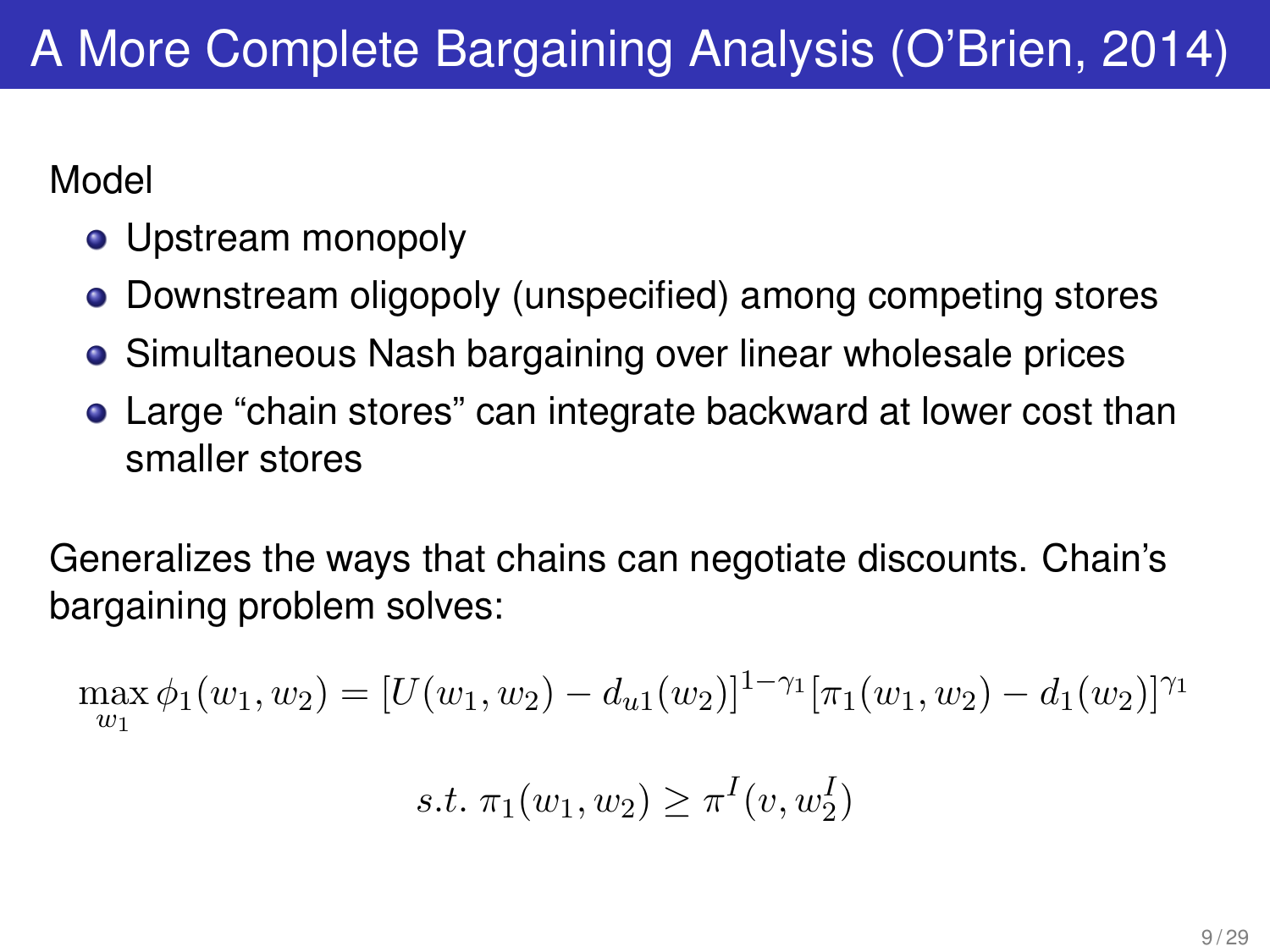Relative inflicted losses:

 $\max_{w_1} \phi_1(w_1, w_2) = [U(w_1, w_2) - d_{u1}(w_2)]^{1-\gamma_1} [\pi_1(w_1, w_2) - d_1(w_2)]^{\gamma_1}$ s.t.  $\pi_1(w_1, w_2) \geq \pi^I(v, w_2^I)$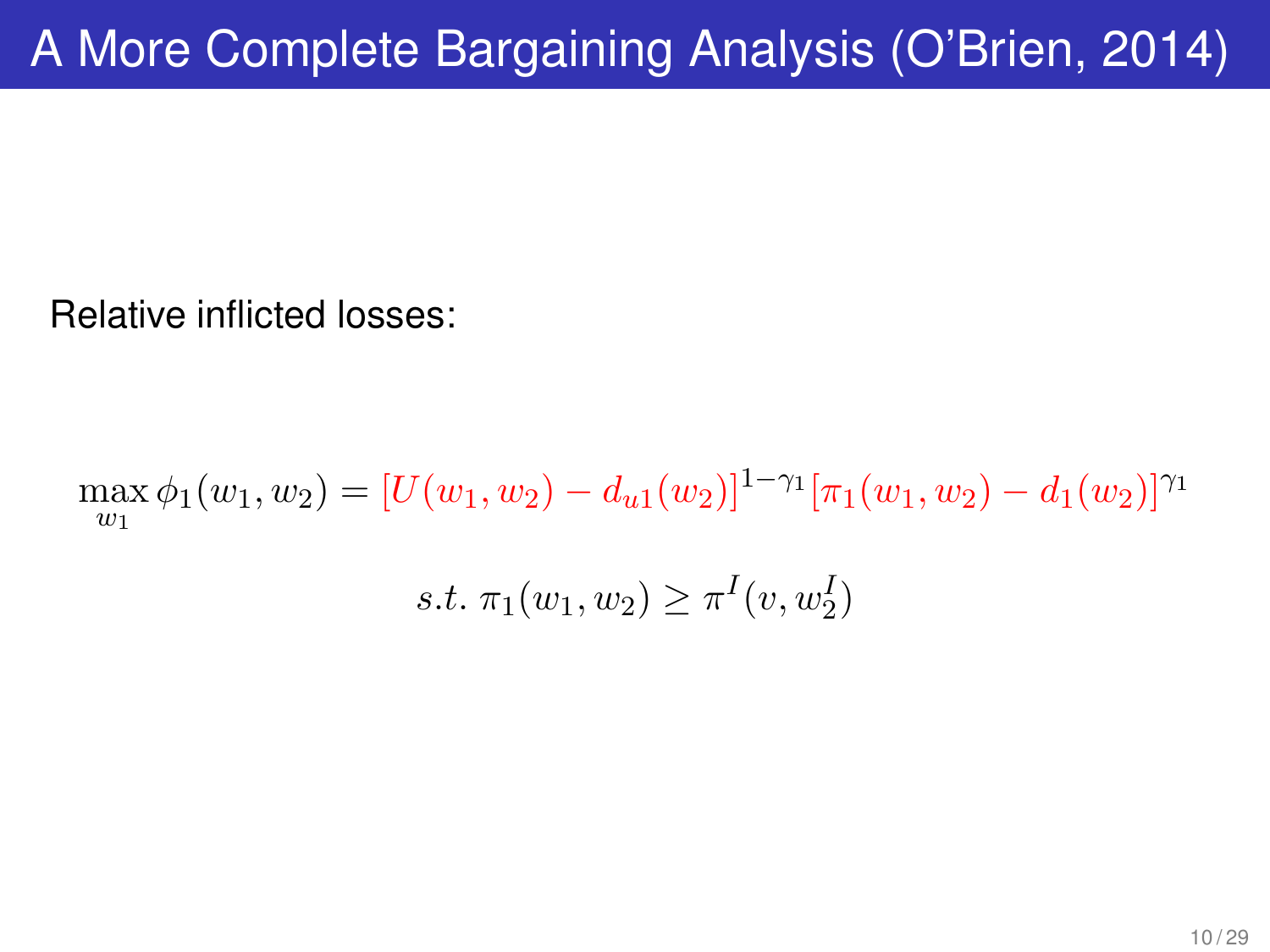Bargaining weights:

$$
\max_{w_1} \phi_1(w_1, w_2) = [U(w_1, w_2) - d_{u1}(w_2)]^{1-\gamma_1} [\pi_1(w_1, w_2) - d_1(w_2)]^{\gamma_1}
$$
  
s.t.  $\pi_1(w_1, w_2) \ge \pi^I(v, w_2^I)$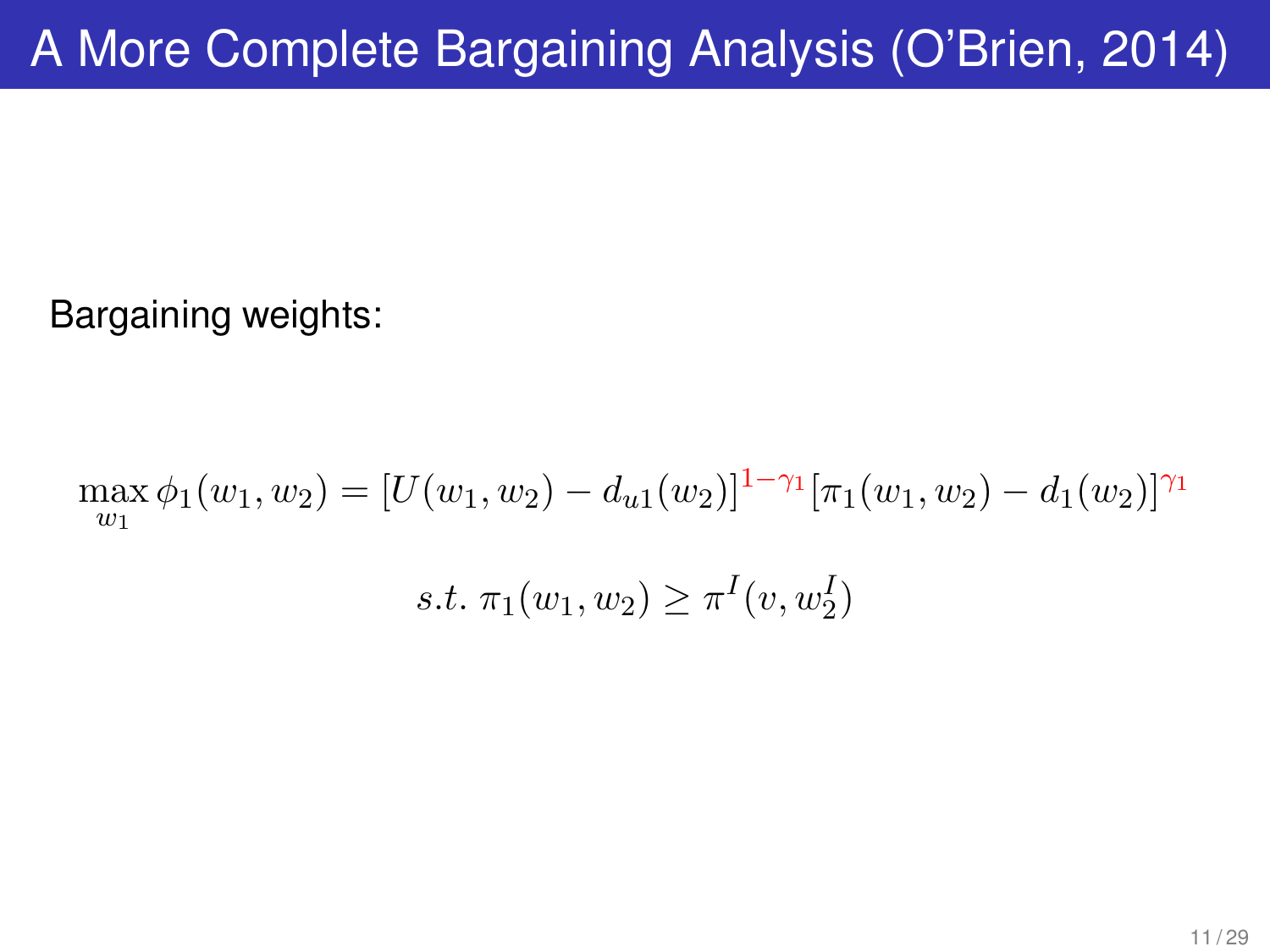Concession costs:  $\partial U/\partial w_1$  and  $\partial \pi_1/\partial w_1$ :

 $\max \phi_1(w_1, w_2) = [U(w_1, w_2) - d_{u1}(w_2)]^{1-\gamma_1} [\pi_1(w_1, w_2) - d_1(w_2)]^{\gamma_1}$  $\overline{w_1}$ s.t.  $\pi_1(w_1, w_2) \geq \pi^I(v, w_2^I)$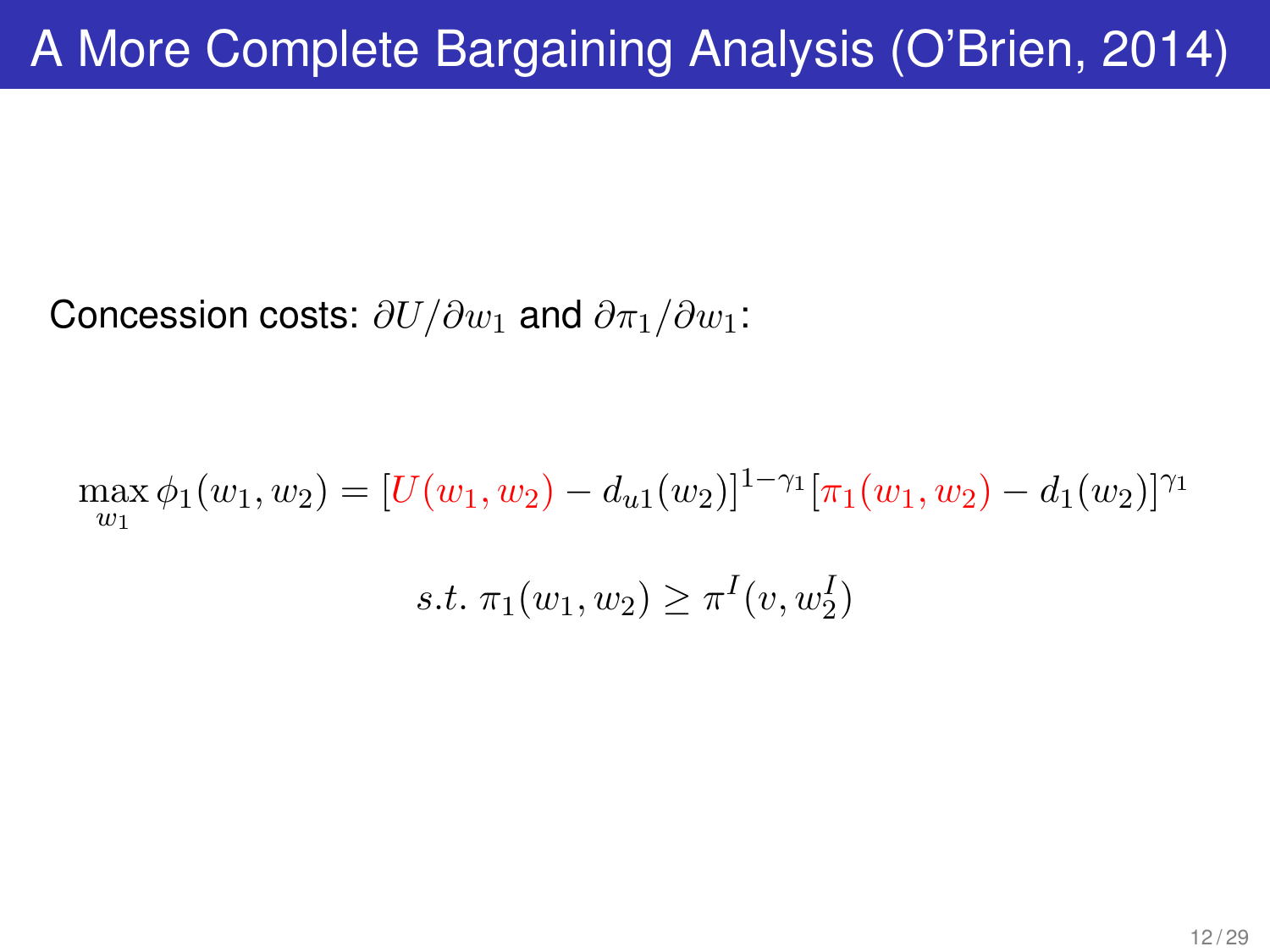Outside options:

 $\max_{w_1} \phi_1(w_1, w_2) = [U(w_1, w_2) - d_{u1}(w_2)]^{1-\gamma_1} [\pi_1(w_1, w_2) - d_1(w_2)]^{\gamma_1}$ s.t.  $\pi_1(w_1, w_2) \geq \pi^I(v, w_2^I)$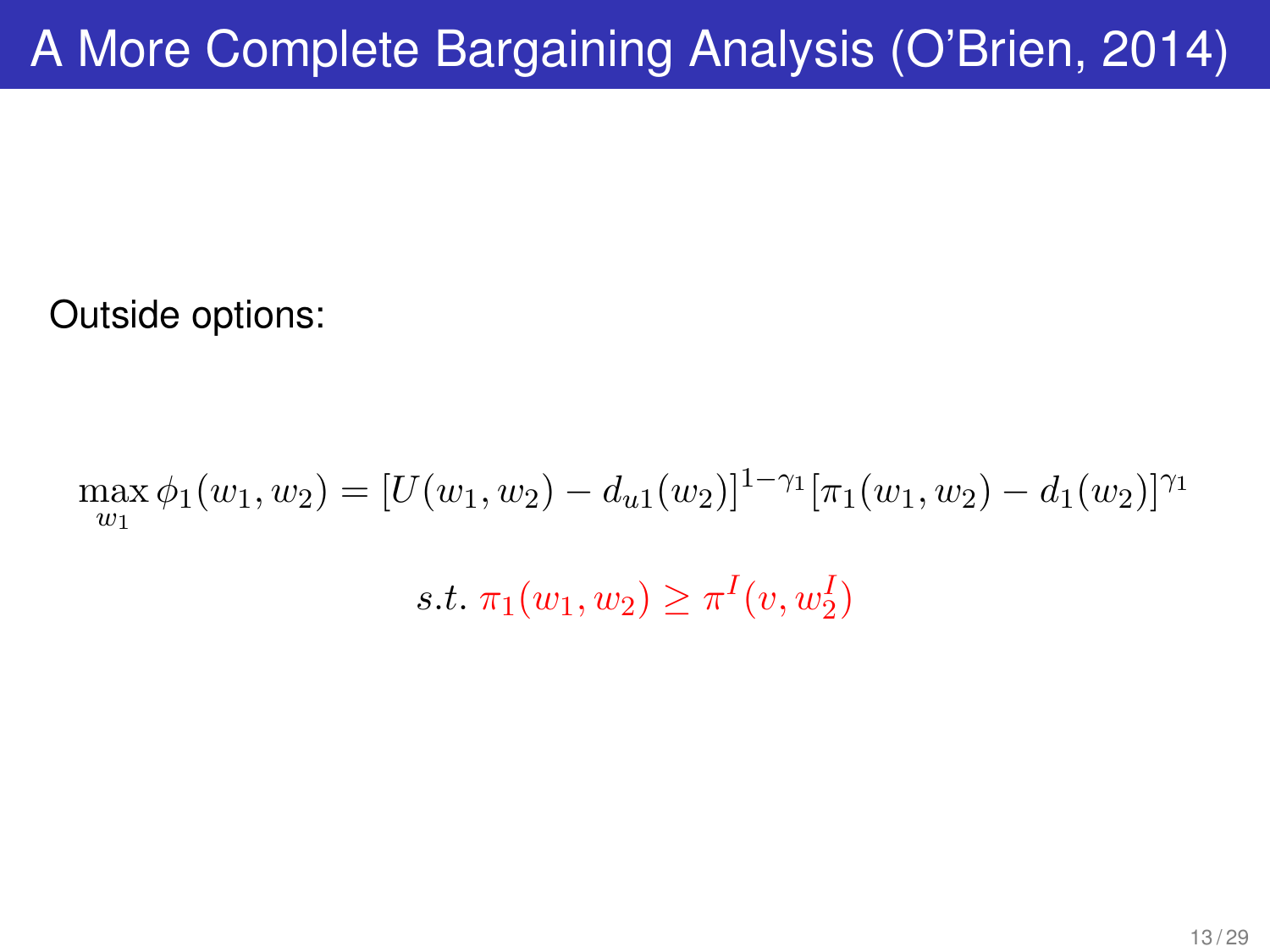# Chain Discounts Under Bargaining

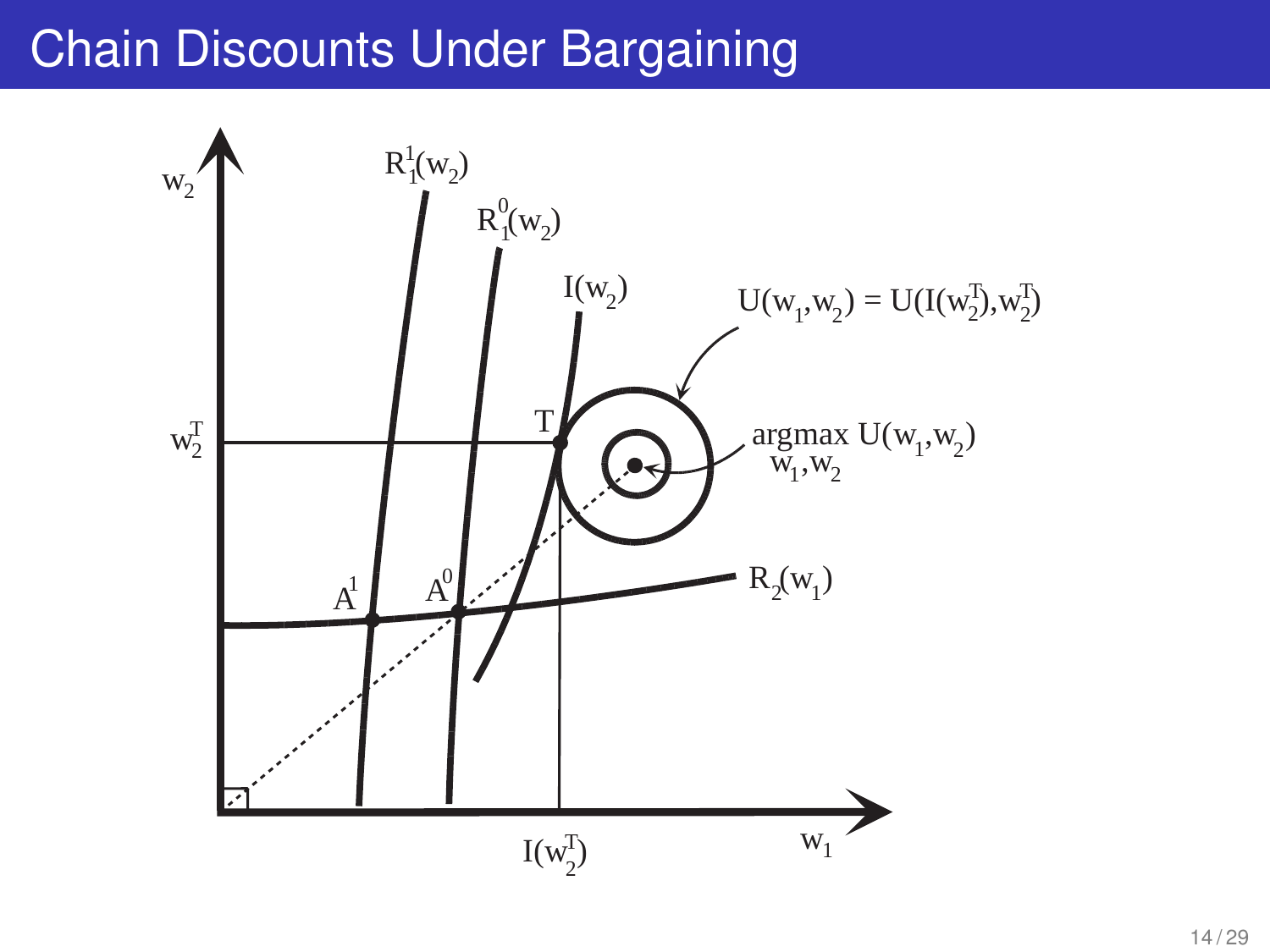### The Concession Cost Effect

Suppose the integration constraint is slack. When discrimination is allowed, the Nash bargaining solution solves:

$$
\frac{\gamma_i[-\partial \pi_i(w_1^A, w_2^A)/\partial w_i]}{\pi_i(w_1^A, w_2^A) - d_i(w_j^A)} = \frac{(1 - \gamma_i)[\partial U(w_1^A, w_2^A)/\partial w_i]}{U(w_1^A, w_2^A) - d_{ui}(w_j^A)}
$$

or

Firm i's weighted concession cost Firm  $i$ 's net profit Supplier's weighted concession cost Supplier's net profit .

When discrimination is not allowed, the Nash bargaining between the supplier and firm 2 solves:

$$
\frac{\gamma_2[(-\partial\pi_2/\partial w_2)+(-\partial\pi_2/\partial w_1)]}{\pi_2-d_2}=\frac{(1-\gamma_2)[(\partial U/\partial w_2)+(\partial U/\partial w_1)]}{U-d_{u2}}.
$$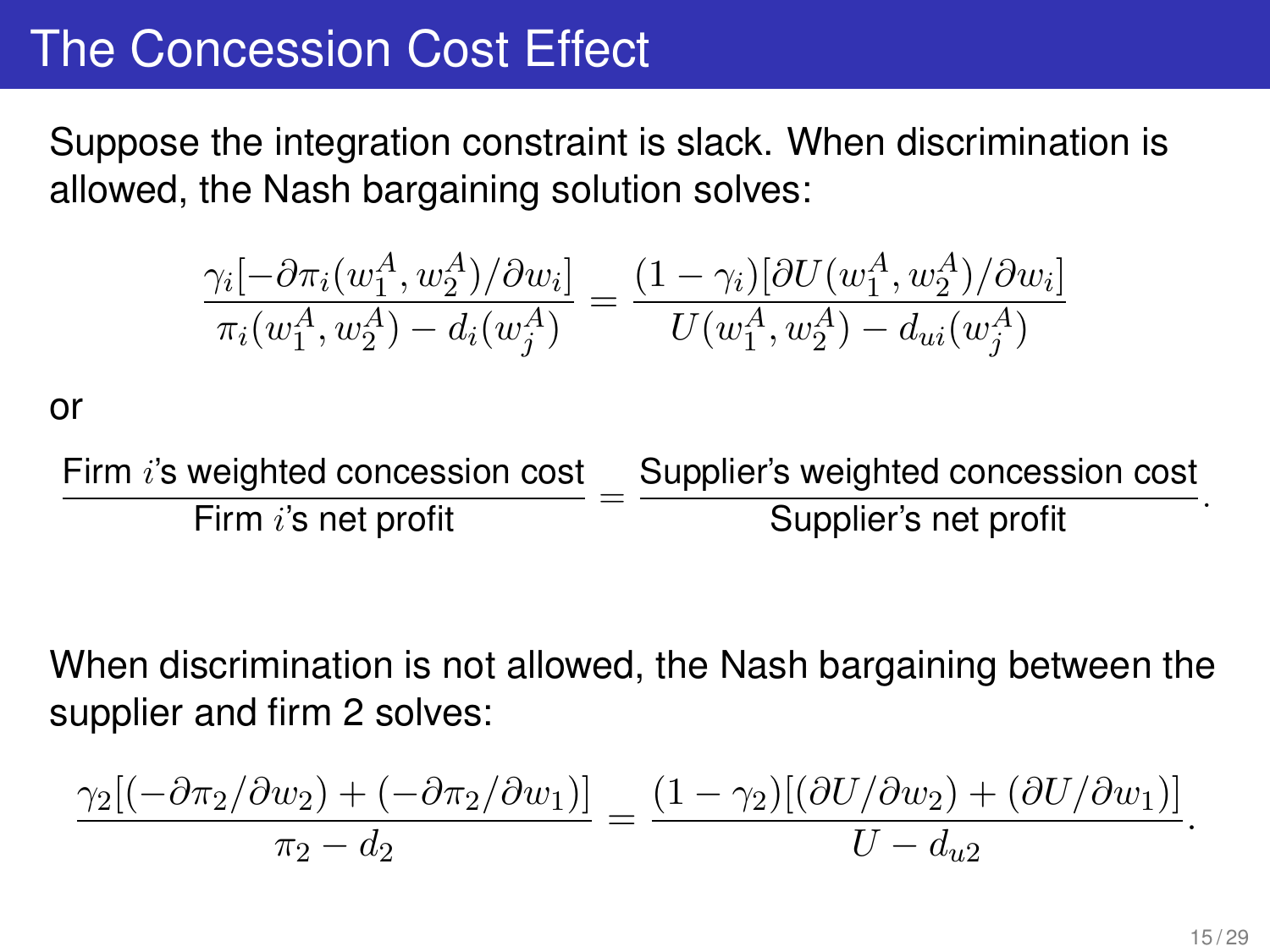# A More Complete Bargaining Analysis – O'Brien (2014)

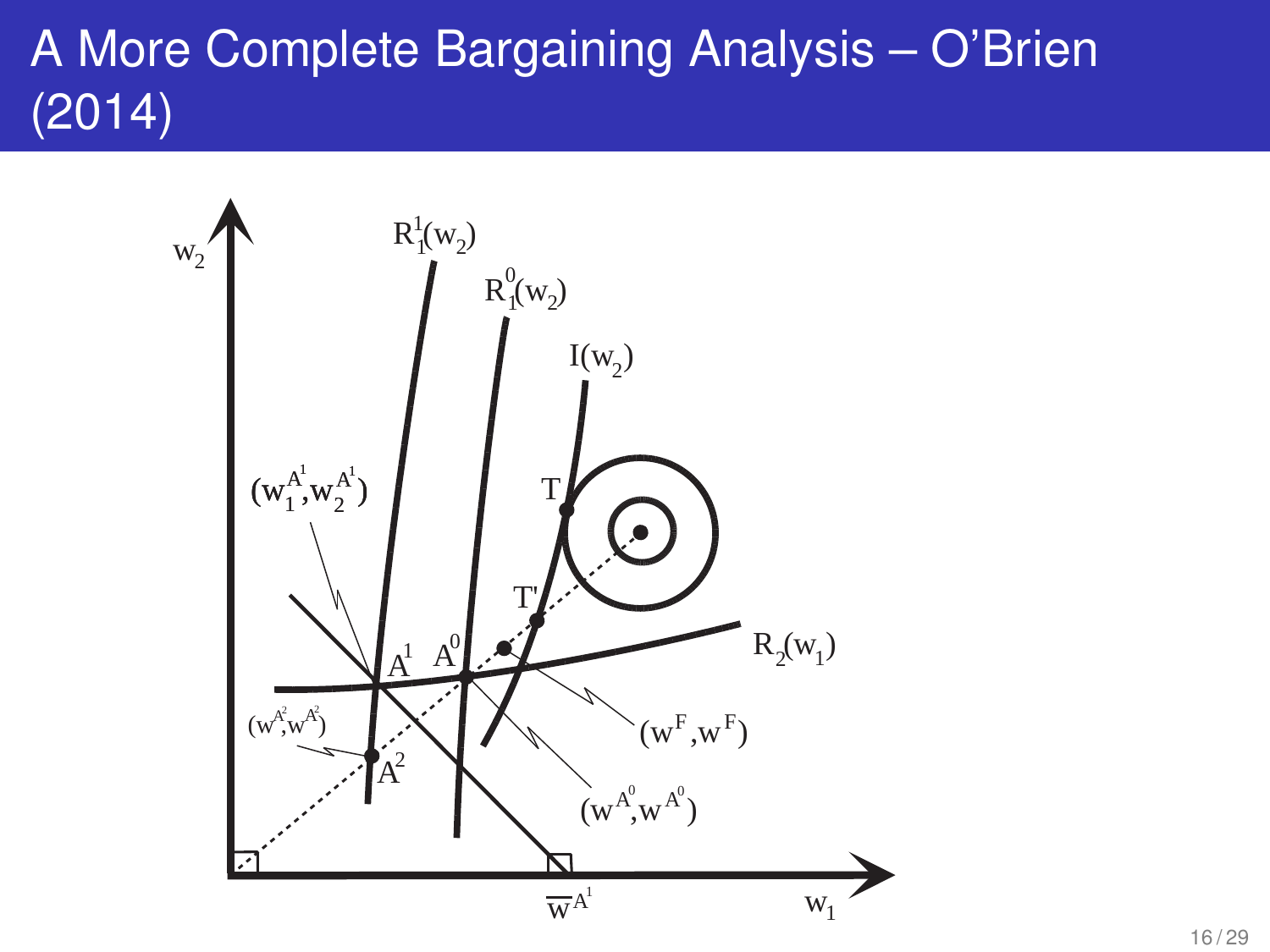#### Result 1

Symmetric case – If the chain's integration advantage is insufficient to induce a discount and there is no integration under either regime, the wholesale price is higher and welfare is lower when price discrimination is forbidden than when it is practiced.

#### Result 2

Asymmetric case – If the chain receives a discount due to bargaining advantages unrelated to its integration threat and the supplier can select which downstream firm will negotiate the common price, then if there is no integration under either regime, the average wholesale price is higher when discrimination is forbidden than when it is practiced.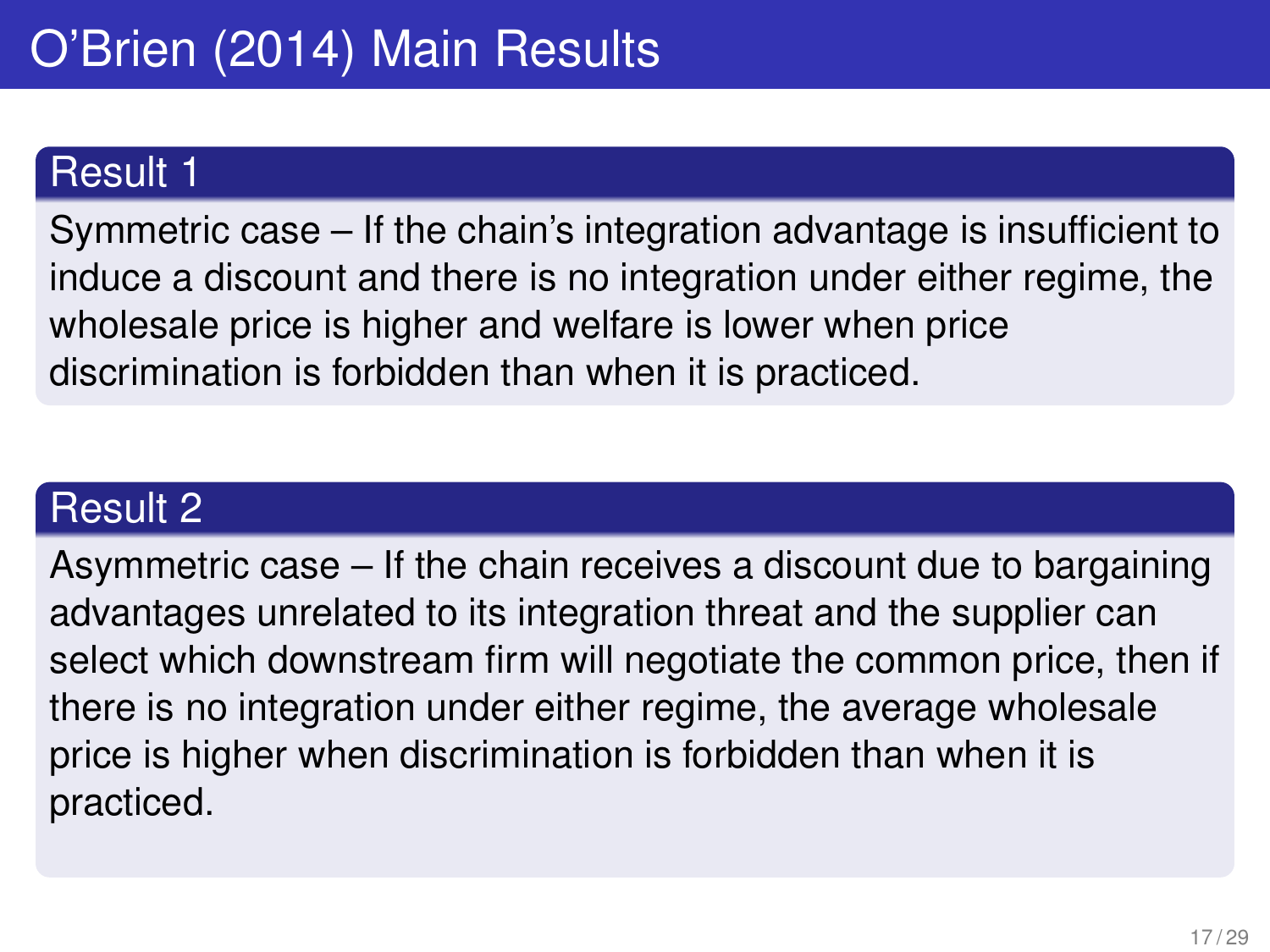These results are the opposite of Katz! Why?

- Natural bargaining effect is the concession cost effect
- *Outside option principle* implies the natural bargaining effect arises unless the outside option is credible (binding)
- A binding outside option changes the character of bargaining everything is driven by the constraint

Effects occur even if there is no discrimination when price discrimination is allowed.

- Price discrimination allows bilateral bargaining and *multilateral competition*
- Forbidding price discrimination removes impact of purely bilateral bargaining and multilateral competition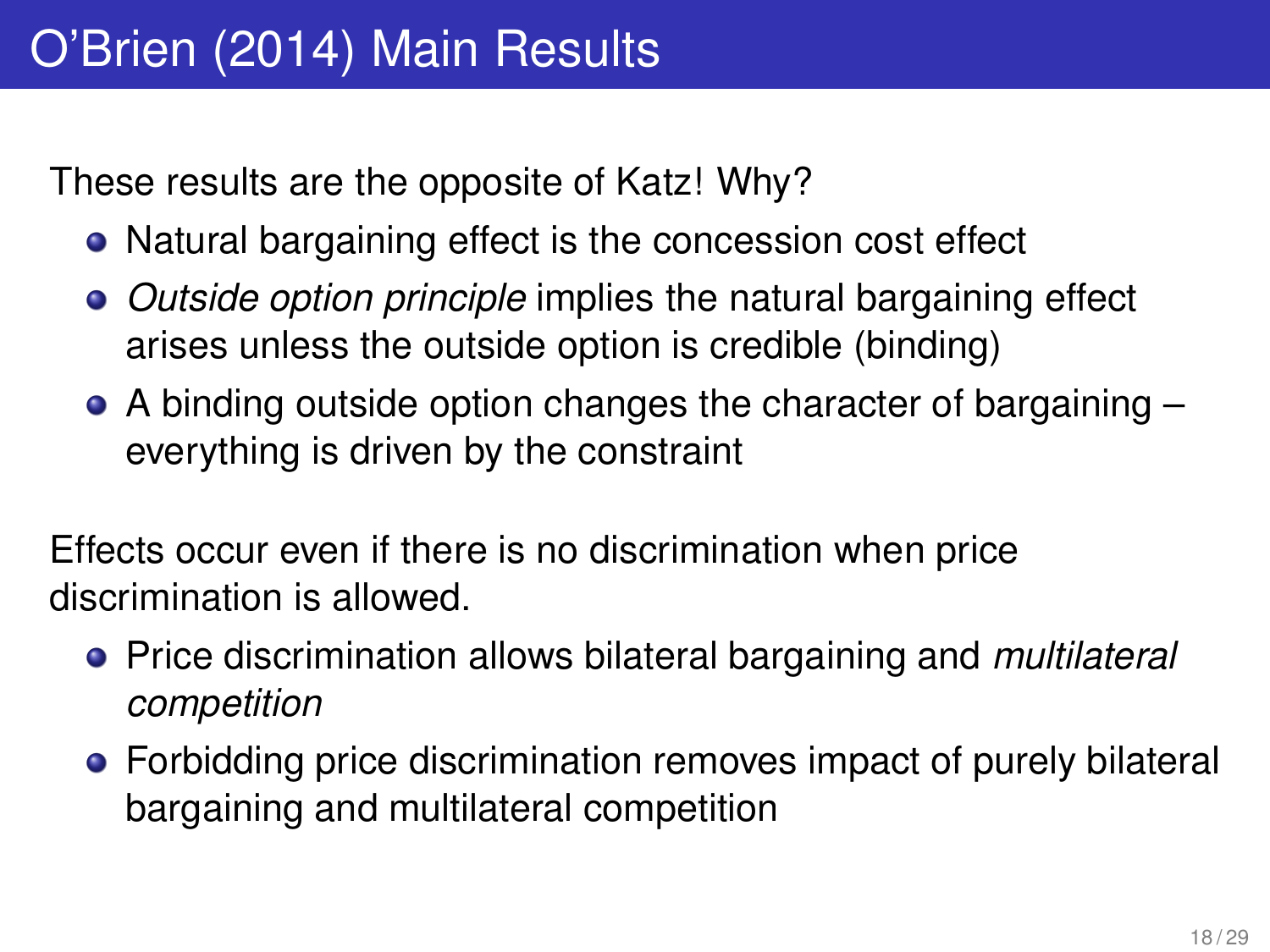### When the Chain Negotiates Price

Q. If the chain negotiates price, can it pull the independent's price down enough to lower the final price?

A. Maybe, but the chain discount has to be large.

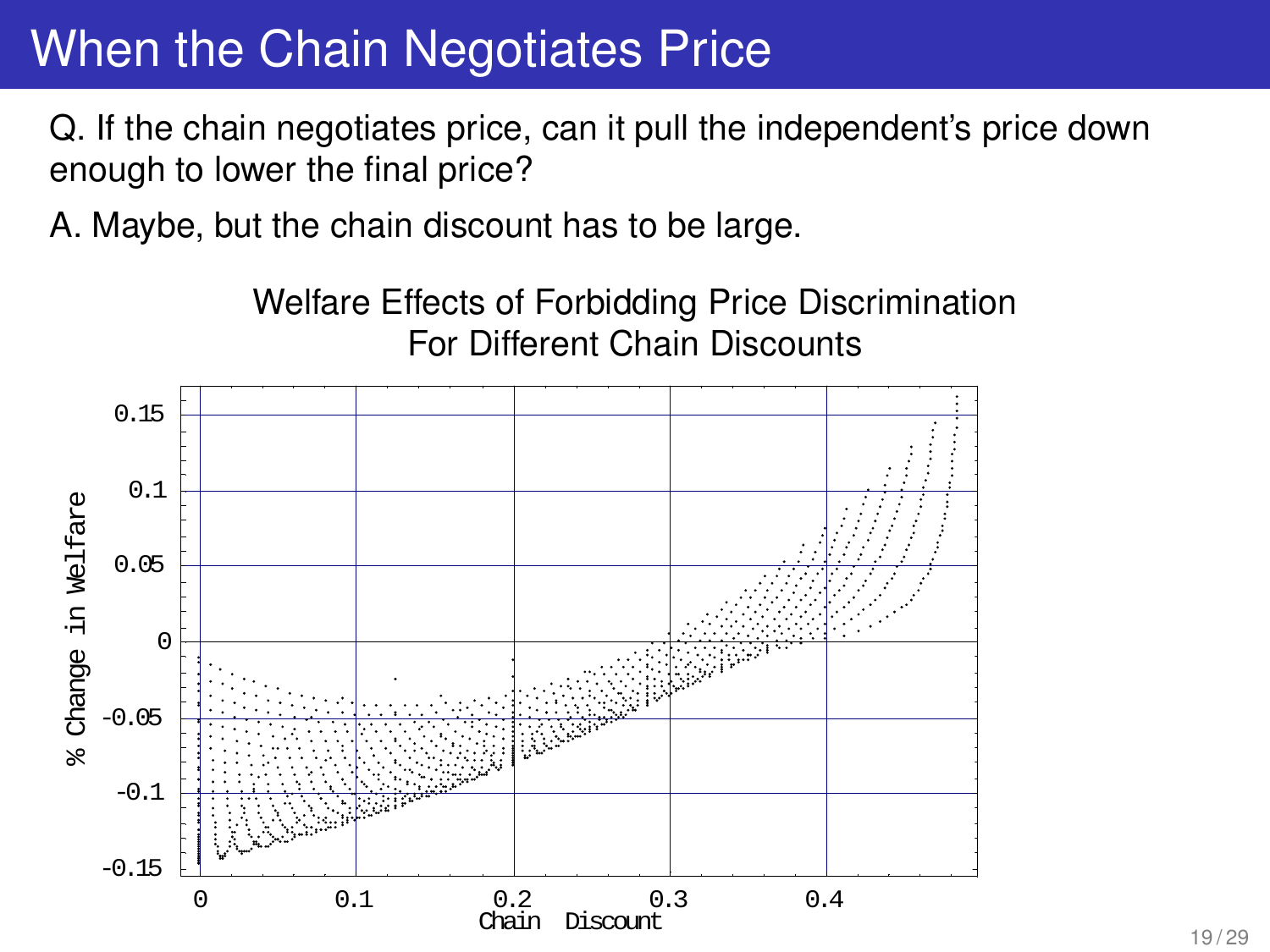### When Retailers are Intensely Competitive

Q. Does intense retail competition eliminate the concession cost effect? A. No.

> Wholesale Price and Welfare Effects For Different Downstream Competitive Intensities

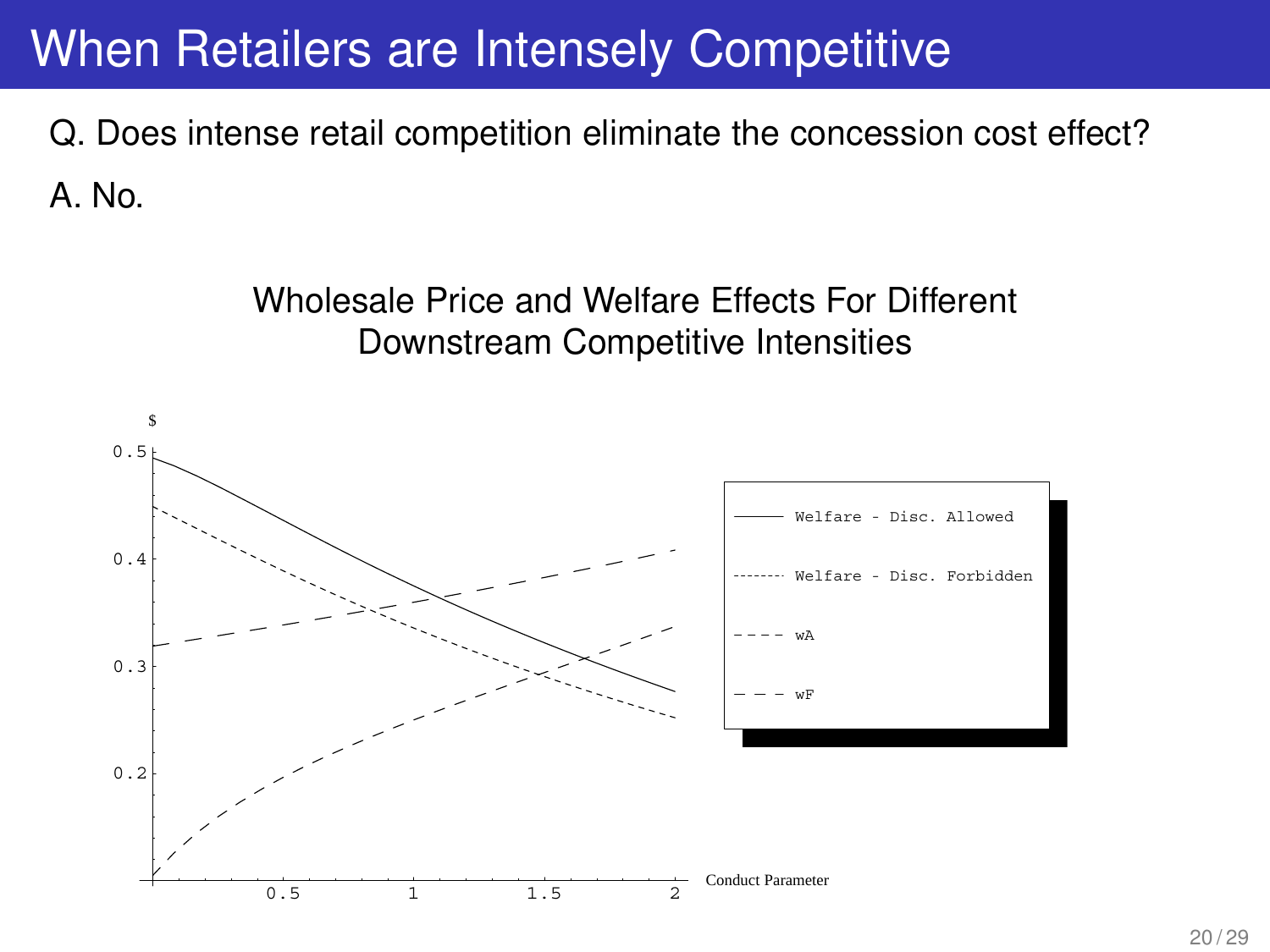Adelman (1959) argued that suppliers with strong brand positions that sold to A&P benefitted from Robinson-Patman.

- Consistent with chain bargaining power arising from concession costs, disagreement profits, bargaining weight
- Not consistent with the take-it or leave-it model

Ross (1984) conducted an event study showing that stock values of major grocery chains fell after Robinson-Patman was passed.

- Consistent with the bargaining model
- Not consistent with the take-it or leave-it model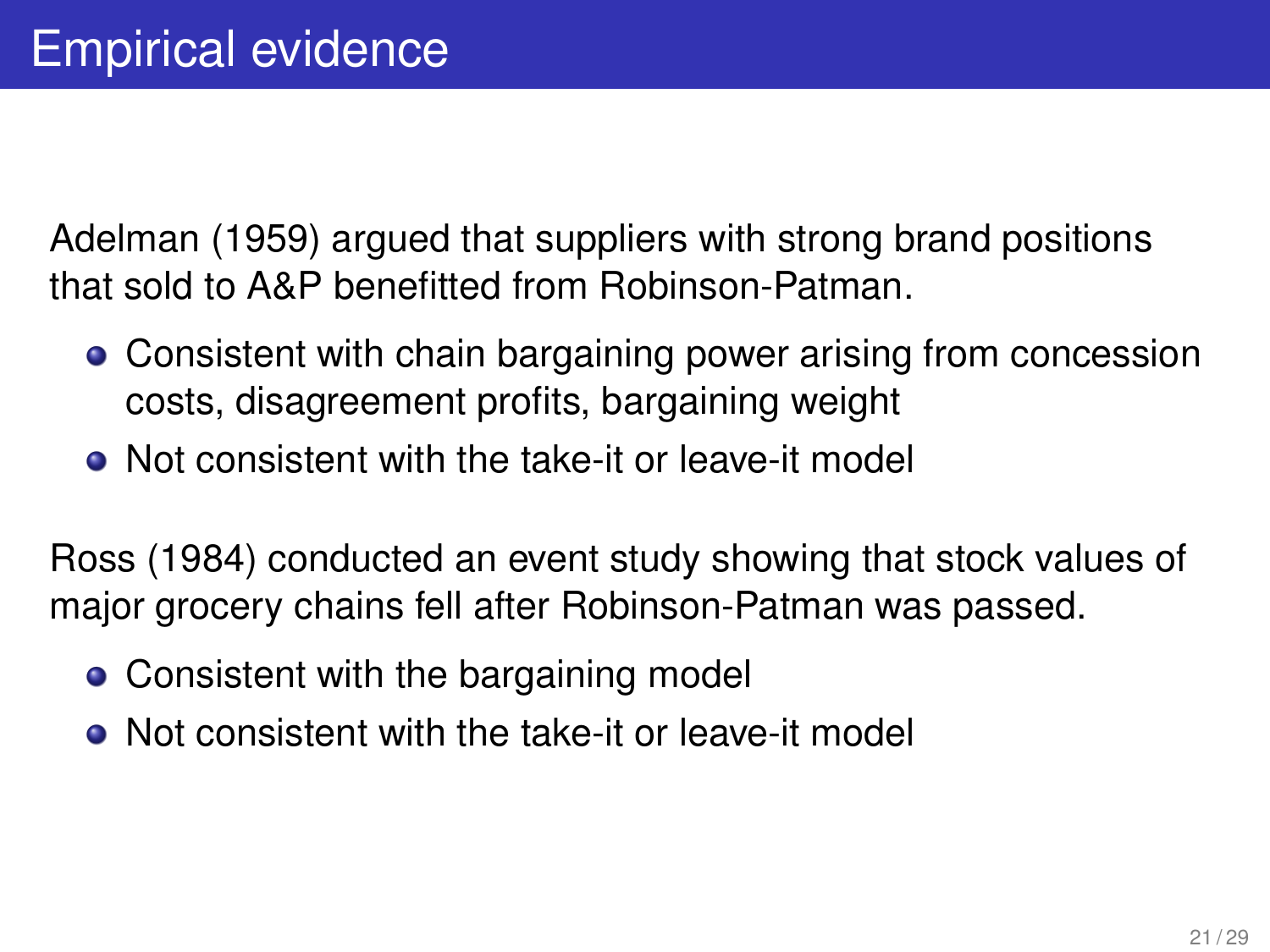# Summary of Linear Price Bargaining Models

Reasoning from take-it or leave-it final good models misses important issues in the analysis of price discrimination in intermediate markets where demands are interdependent and prices are often negotiated.

Katz's important paper addressed interdependent demand and partly addressed bargaining (outside options under take-it or leave-it).

A more complete bargaining analysis shows that it is critical whether discounts arise from outside options or other bargaining advantages.

The impact of forbidding price discrimination is ambiguous, but there are significant forces under bargaining that can make forbidding price discrimination a bad idea.

Limited empirical work is consistent with discounts being driven by factors other than outside options.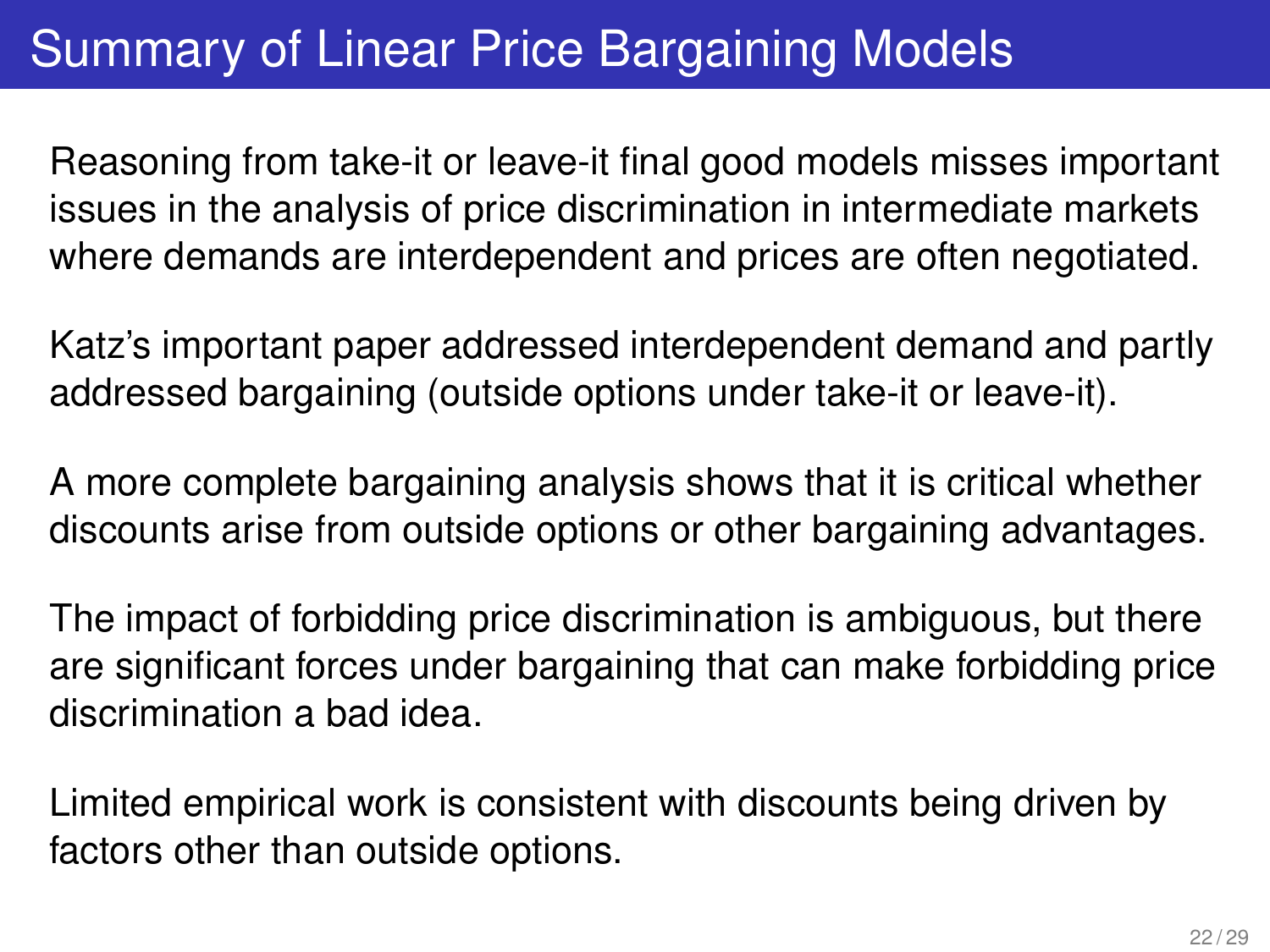Models discussed so far abstract from *buyer-specfic non-linear pricing.*

But many supply contracts have non-linear tariffs.

- Buyer-specific volume discounts (e.g., all-units discounts, retroactive rebates, take-or-pay arrangements)
- Menus with volume discounts

Buyer-specific nonlinear pricing and menu pricing create additional reasons why forbidding price discrimination can be a bad idea.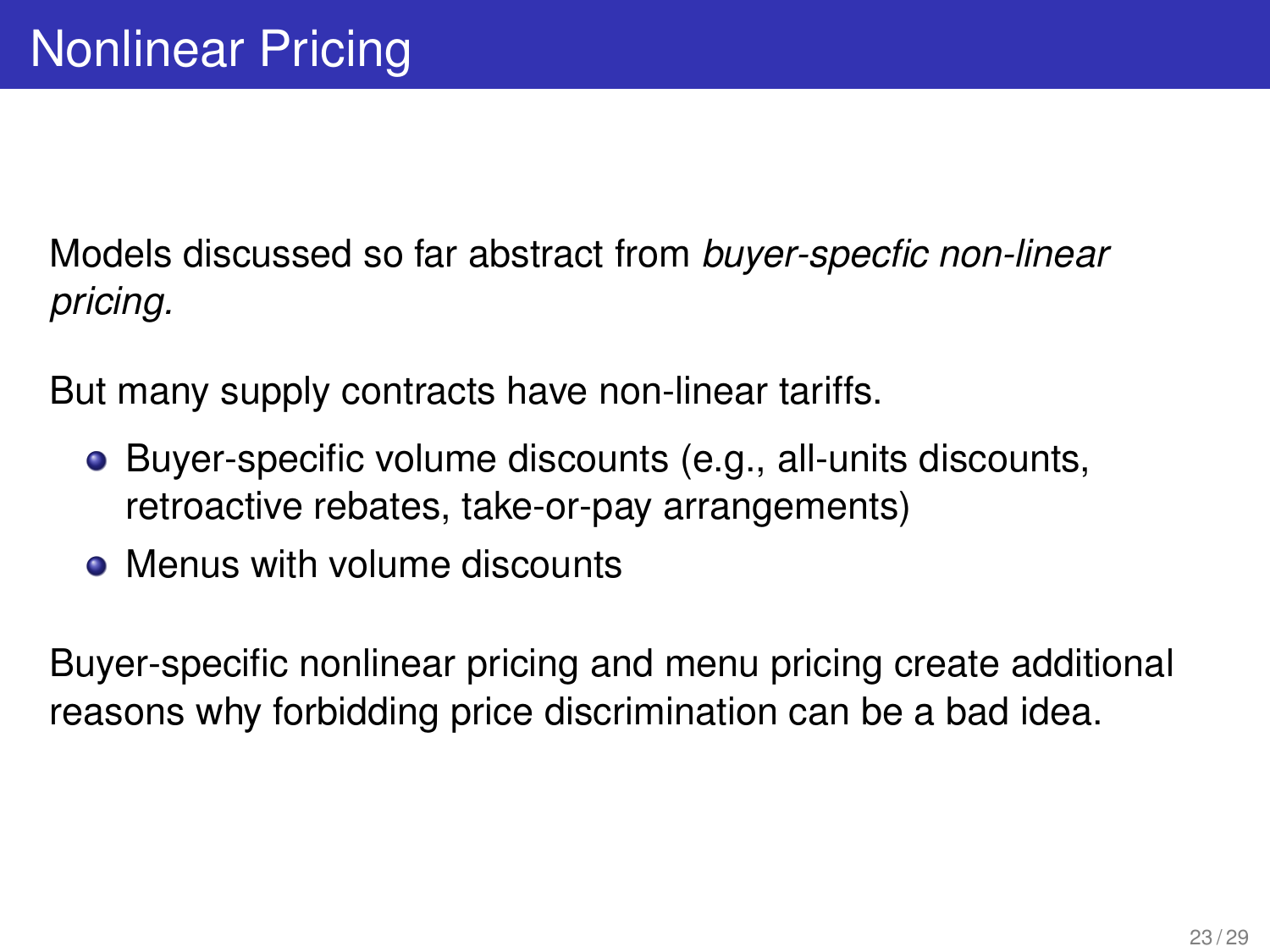# Bargaining Over Non-linear Tariffs (O'Brien & Shaffer, 1994)

#### Three Stage Model

- <sup>1</sup> Upstream monopolist offers private nonlinear contracts (two-part tariffs) to two downstream differentiated Bertrand competitors.
- 2 Absent laws constraining price discrimination, the upstream firm can bilaterally renegotiate (secretly) with each downstream buyer.
- Downstream buyers set prices as Bertrand competitors.

There are challenges in defining what it means to forbid price discrimination.

Three interpretations of no price discrimination:

- <sup>1</sup> Uniform wholesale price, no fixed fees
- 2 Uniform wholesale price, common fixed fee
- <sup>3</sup> Uniform wholesale price, discriminatory fixed fees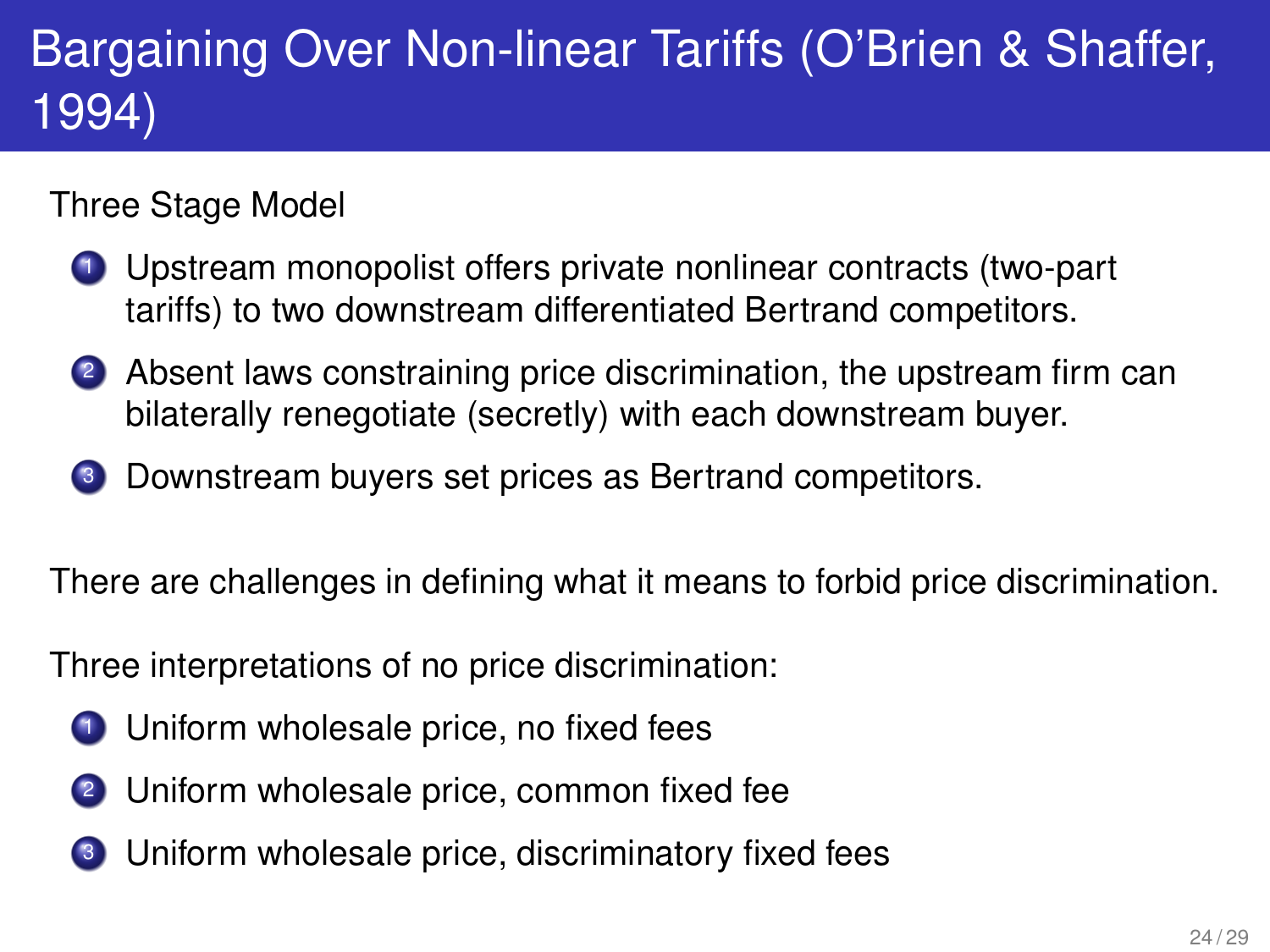# Bargaining Over Non-linear Tariffs – Results

Price discrimination is allowed:

- Wholesale price equals marginal cost
- O'Brien & Shaffer (1992), Rey & Verge (2004)

Uniform wholesale price, no fixed fees:

- Wholesale price exceeds marginal cost (double marginalization)
- Welfare falls; small retailers prefer over discriminatory fees if bargaining power is low

Uniform wholesale price, common fixed fee:

- Wholesale price exceeds marginal cost (essentially metering)
- Welfare falls: small retailers lose

Uniform wholesale price, discriminatory fixed fees

- Wholesale price exceeds marginal cost (competition softening)
- Welfare falls; small retailers prefer over no fees if bargaining power is high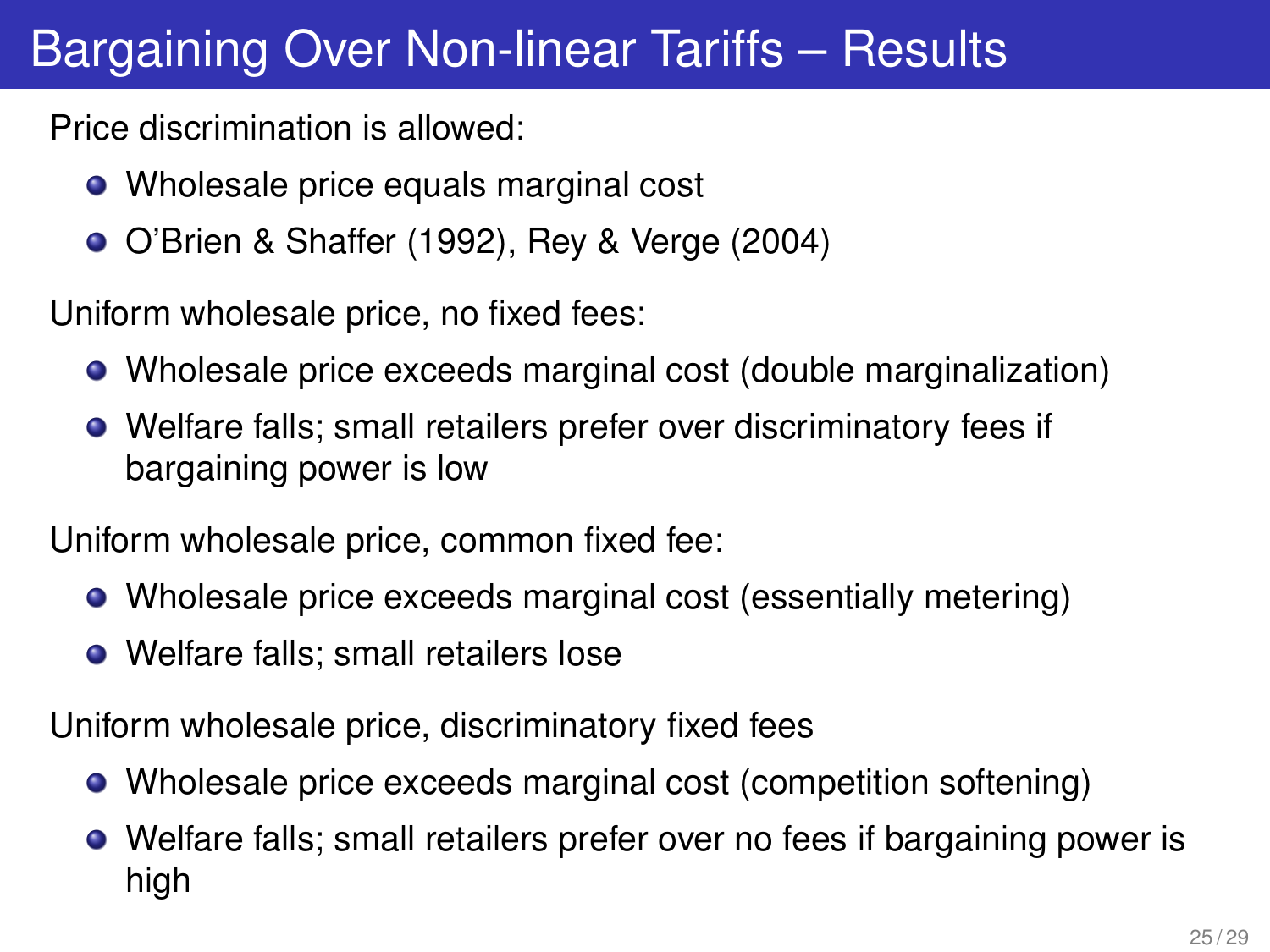## Bilateral Contracting and Price Discrimination

Both linear and nonlinear pricing models of price discrimination involve a general force through which price discrimination tends to enhance competition: **bilateral contracting**

Bilateral contracting gives rise to contracting externalities that dissipate rents but enhance price competition.

Firms have incentives to make commitment to eliminate these externalities.

For example: commitments to non-discrimination

Laws forbidding price discrimination create such commitments.

Price effects of such commitments are bad, but investment effects may make optimal policy murky.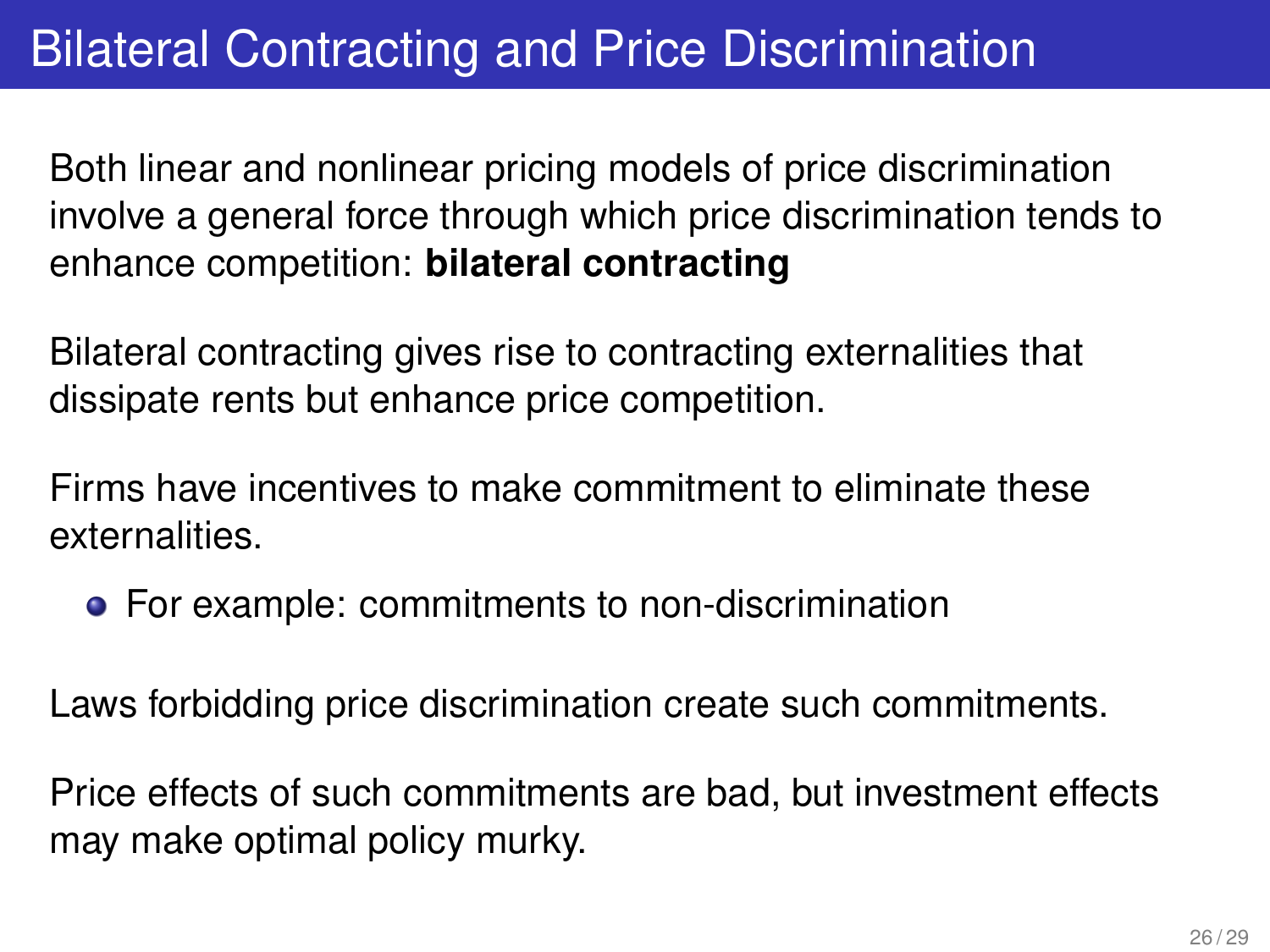# Menu Pricing and Price Discrimination

Kolay and Shaffer (2019) interprets Robinson-Patman as requiring a single menu.

Model

- Upstream monopoly and downstream differentiated Bertrand
- Monopolist makes observable take-it or leave-it offers (either buyer-specific non-linear tariffs or a menu)
- **•** Downstream firms set prices

**Results** 

- When discrimination is allowed, the fully integrated outcome arises. (Mathewson & Winter, 1984)
- When discrimination is forbidden (requiring a single menu), all wholesale retail prices rise.
	- $\blacktriangleright$  Buyer information rents lead to a greater wholesale price distortion for small retailer
	- $\triangleright$  Wholesale price also rises to large retailer to relax the small retailer rationality constraint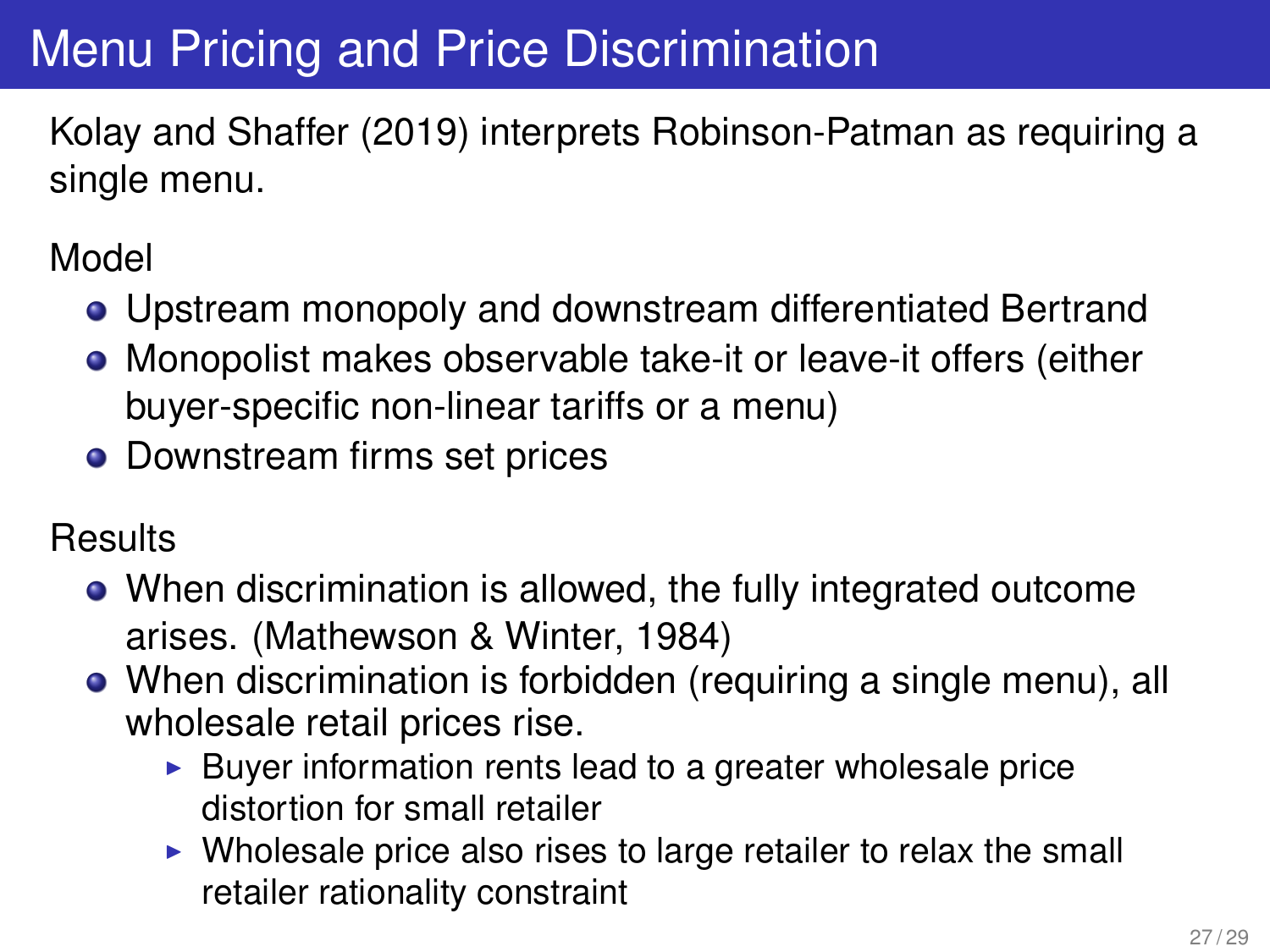Kolay & Shaffer in context:

- Begins filling gap regarding menu pricing v. buyer-specific nonlinear contracts
- **Effects would be even worse if the benchmark were** unobservable buyer-specific nonlinear contracts

A wide range of models finds that forbidding price discrimination harms consumers.